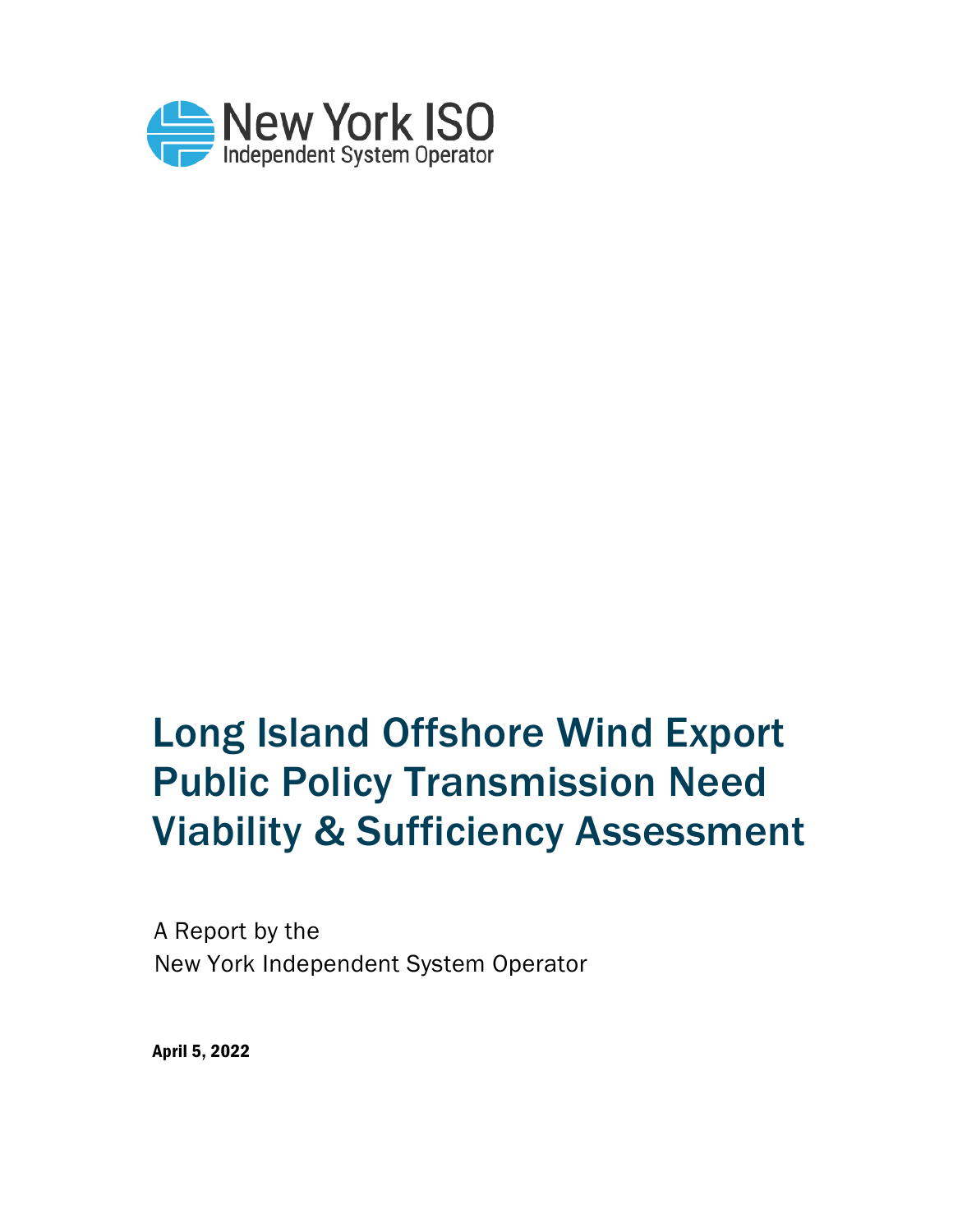

## <span id="page-1-0"></span>**Table of Contents**

<span id="page-1-1"></span>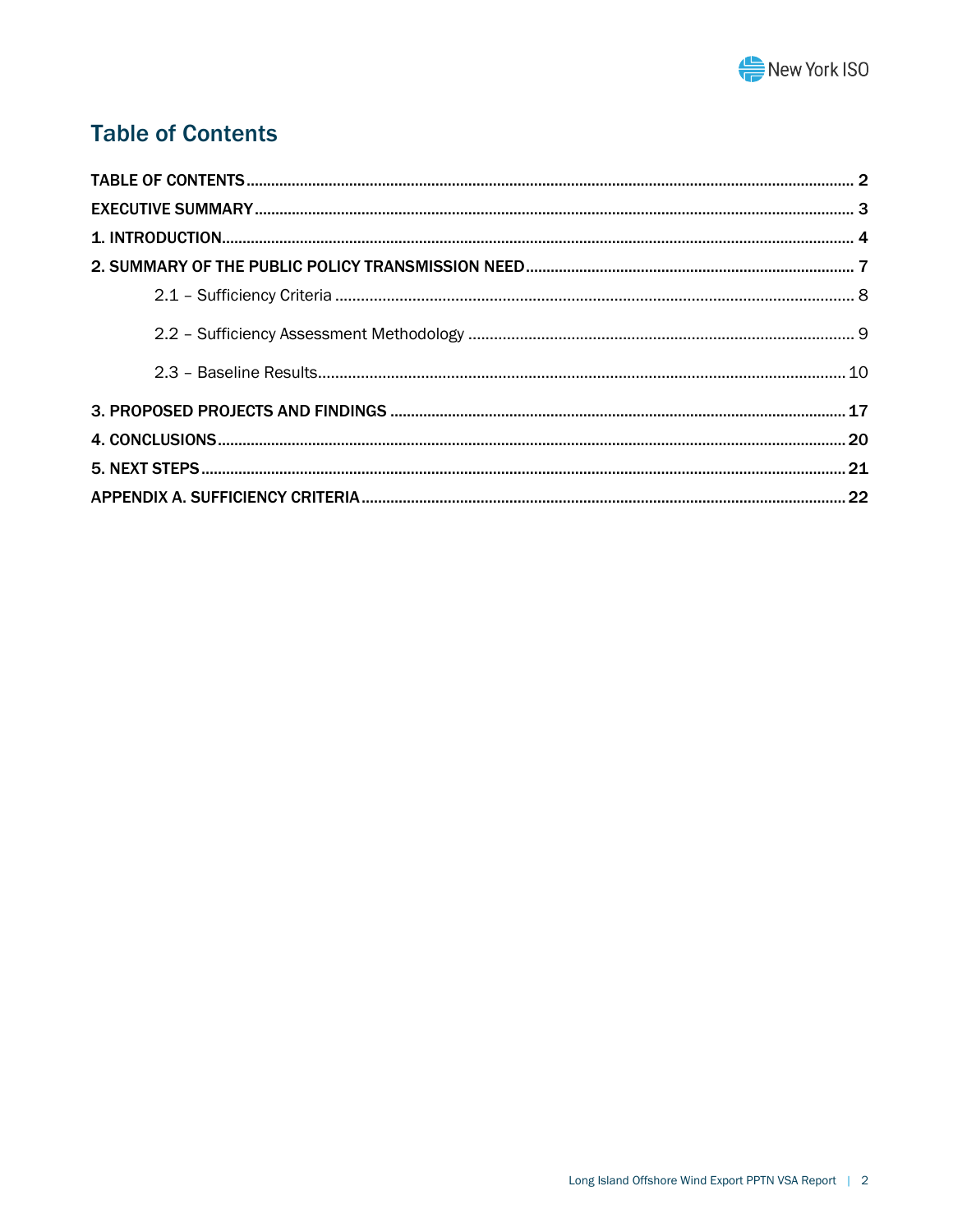

## Executive Summary

The NYISO's Public Policy Transmission Planning Process implements the Federal Energy Regulatory Commission (FERC) Order No. 1000 directive requiring public utility transmission providers to consider in their planning processes transmission needs driven by Public Policy Requirements. The NYISO conducted this Viability and Sufficiency Assessment for the Long Island Offshore Wind Export Public Policy Transmission Need (LI Offshore Wind Export PPTN) to determine whether each proposal submitted by a Developer is complete, viable, and sufficient to satisfy the Public Policy Transmission Need.

The NYISO initiated its 2021-2022 cycle of the Public Policy Transmission Planning Process by soliciting proposed transmission needs that stakeholders or interested parties believe are driven by Public Policy Requirements. The NYISO filed for consideration by the New York Public Service Commission (NYPSC) the proposed transmission needs, which the NYPSC published the proposed needs for public comment pursuant to the State Administrative Procedure Act. Upon considering the various comments submitted, the NYPSC issued an order that identified the Climate Leadership and Community Protection Act (CLCPA) as a Public Policy Requirement driving transmission needs associated with the delivery of offshore wind energy from Long Island to the rest of the state.

The NYISO established sufficiency criteria in accordance with the criteria set forth by the NYPSC order. After extensive discussion with stakeholders, the NYISO created the baseline power flow study case and results and used these to conduct its independent analysis of the viability and sufficiency of each proposed project.

The NYISO issued a solicitation for projects to address the LI Offshore Wind Export PPTN and received 19 proposals from four developers. The NYISO conducted a comparable analysis for each project in the same manner as it conducted the baseline analysis. Out of the 19 proposed projects, the NYISO identifies 16 viable and sufficient Public Policy Transmission Projects and one viable and sufficient Other Public Policy Project.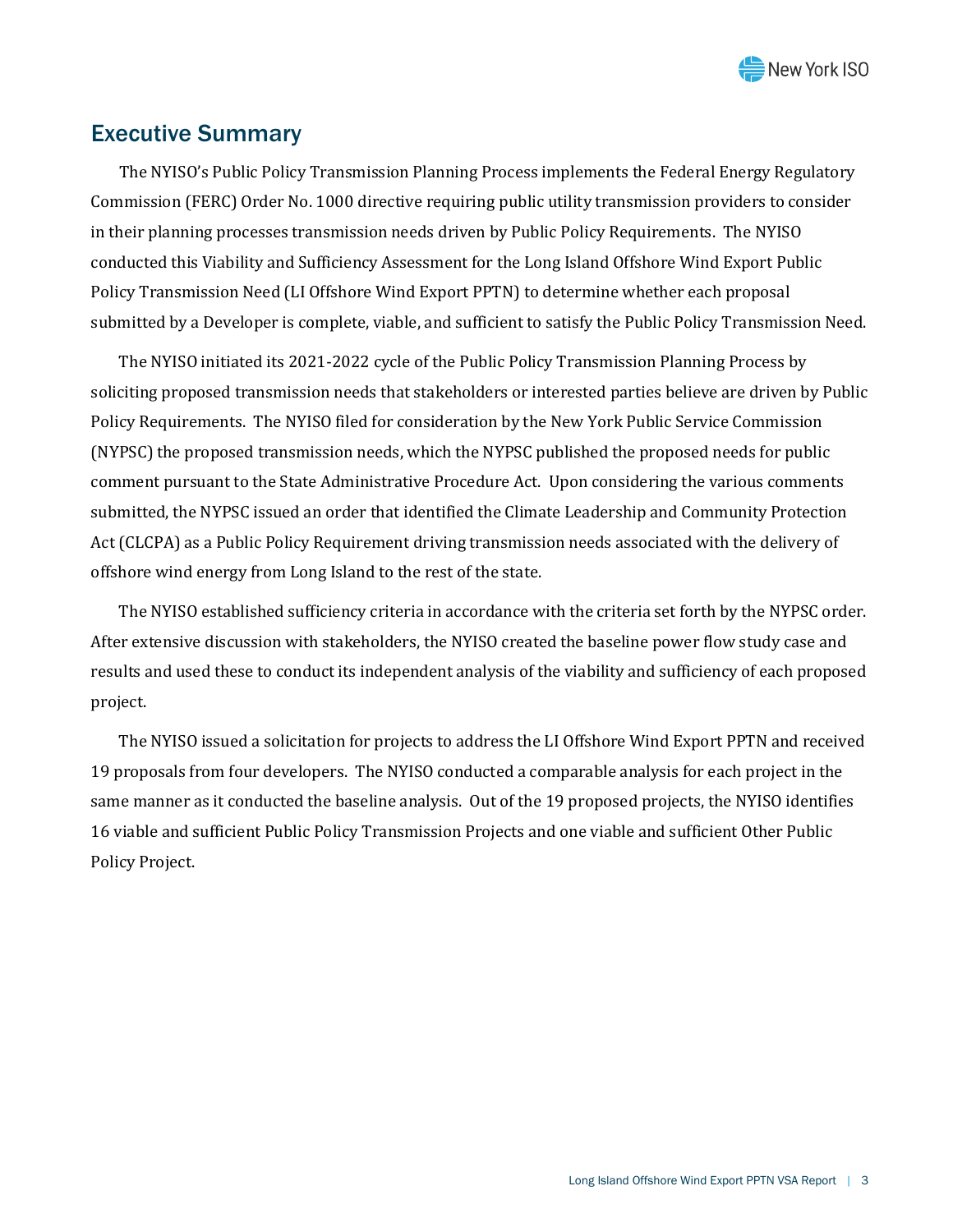

## <span id="page-3-0"></span>1. Introduction

The NYISO's regional planning process, known as the Comprehensive System Planning Process (CSPP), is comprised of four components: (1) the Local Transmission Owner Planning Process, (2) the Reliability Planning Process, (3) the Economic Planning Process, and (4) the Public Policy Transmission Planning Process (PPTPP).<sup>[1](#page-3-1)</sup> The NYISO also conducts interregional planning with its neighboring control areas under the Northeast Coordinated System Planning Protocol. The PPTPP supports the FERC Order No. 1000 directive requiring public utility transmission providers to consider in their planning processes transmission needs driven by Public Policy Requirements ("Public Policy Transmission Needs"). Section 31.4 of Attachment Y of the NYISO Open Access Transmission Tariff (OATT, or the Tariff) describes the planning process that the NYISO, and all interested parties, shall follow to consider Public Policy Requirements<sup>[2](#page-3-2)</sup> that drive the need for expansions or upgrades to Bulk Power Transmission Facilities (BPTFs).

The PPTPP consists of four main steps: (1) the identification of Public Policy Transmission Needs, (2) the proposal of solutions to identified Public Policy Transmission Needs, (3) the evaluation of the viability and sufficiency of proposed transmission and non-transmission solutions to a Public Policy Transmission Need, and (4) the evaluation and selection of the more efficient or cost-effective Public Policy Transmission Project to satisfy a Public Policy Transmission Need.

For each two-year CSPP cycle, the NYISO initiates the first step of the PPTPP after the draft Reliability Needs Assessment (RNA) results are released in the Reliability Planning Process. In the identification step, the NYISO solicits proposals for transmission needs driven by Public Policy Requirements, and the NYPSC, or Long Island Power Authority (LIPA), as applicable, considers the proposals in order to identify Public Policy Transmission Needs, and the NYPSC determines for which of those the NYISO should solicit solutions. Subsequent to the identification of Public Policy Transmission Needs, the NYISO solicits proposed solutions, and Developers submit Public Policy Transmission Projects and Other Public Policy Projects to satisfy the identified Public Policy Transmission Needs. All submissions, regardless of project type, are evaluated for their viability and sufficiency to meet the Public Policy Transmission Needs. Pursuant to the Tariff, the NYISO conducted this Viability & Sufficiency Assessment for the Long Island

<span id="page-3-1"></span><sup>1</sup> *See* OATT Attachment Y.

<span id="page-3-2"></span><sup>&</sup>lt;sup>2</sup> A "Public Policy Requirement" is a federal or New York State statute or regulation, including a New York State Public Service Commission (NYPSC) order adopting a rule or regulation subject to and in accordance with the State Administrative Procedure Act, any successor statute, or any duly enacted law or regulation passed by a local governmental entity in New York State, that may relate to transmission planning on the BPTFs.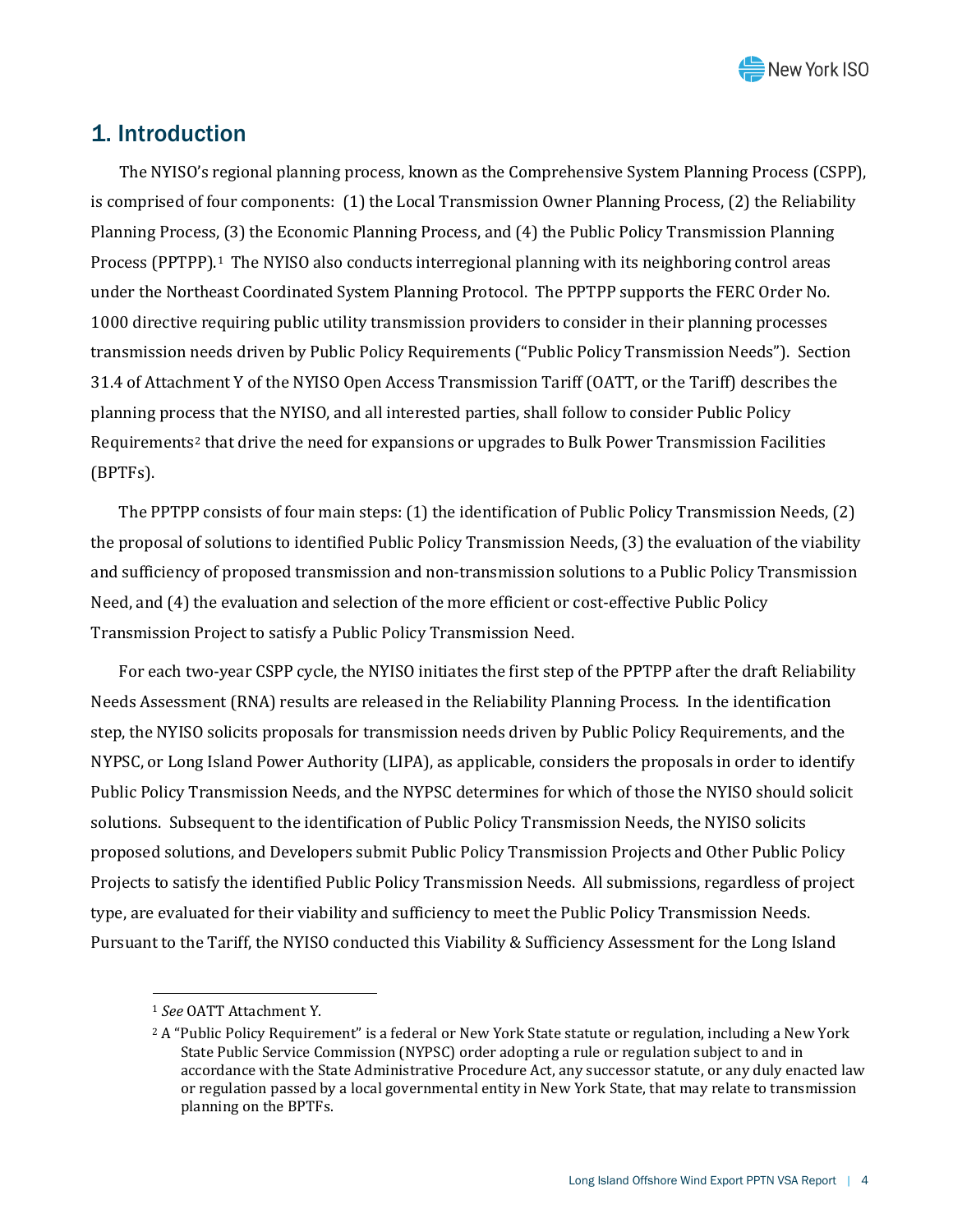Offshore Wind Export Public Policy Transmission Need (LI Offshore Wind Export PPTN) to determine whether each Developer-submitted proposal is complete, viable, and sufficient to satisfy the identified need.

A Public Policy Transmission Project is a transmission project or a portfolio of transmission projects proposed by Developer(s) to satisfy an identified Public Policy Transmission Need and for which the Developer(s) seek to be selected by the NYISO for purposes of allocating and recovering the project's costs under the NYISO OATT.[3](#page-4-0) An Other Public Policy Project is a non-transmission project or a portfolio of transmission and non-transmission projects proposed by a Developer to satisfy an identified Public Policy Transmission Need. An Other Public Policy Project may consist of transmission, generation, and/or demand-side projects, and is not eligible for selection for purposes of cost allocation and cost recovery under the NYISO's tariffs.[4](#page-4-1)

Following the NYISO's presentation of the Viability & Sufficiency Assessment, the NYISO evaluates the proposed Public Policy Transmission Projects that have satisfied the viability and sufficiency requirements and ranks them based on the quality of their satisfaction of numerous metrics. Based on this evaluation, the NYISO may select the more efficient or cost-effective Public Policy Transmission Project to satisfy the Public Policy Transmission Need, if any. The NYISO's Board of Directors will weigh the draft Public Policy Transmission Report from NYISO staff, input from stakeholders, and the views of the NYISO's Market Monitoring Unit on the impacts of the proposed transmission projects on the NYISO's competitive wholesale electricity markets, in determining whether and which project to select.[5](#page-4-2) A Public Policy Transmission Project selected as the more efficient or cost-effective solution is eligible for cost allocation and cost recovery under the NYISO OATT.<sup>[6](#page-4-3)</sup> The assumptions, inputs, methodologies, and results of the NYISO's analysis are published in the Public Policy Transmission Planning Report.

If at any time prior to the NYISO's selection of the more efficient or cost-effective solution, the NYPSC determines: (i) there is no longer a transmission need driven by a Public Policy Requirement that requires the NYISO's evaluation of potential transmission solutions, or (ii) the transmission need should be modified, the NYISO will not perform an evaluation, or make a selection of, a more efficient or costeffective transmission solution initially identified by the NYPSC for that planning cycle. If the NYPSC

<span id="page-4-0"></span><sup>3</sup> *See* OATT § 31.1.

<span id="page-4-1"></span><sup>4</sup> *See* OATT § 31.1.

<span id="page-4-2"></span><sup>5</sup> *See* OATT § 31.4.

<span id="page-4-3"></span><sup>6</sup> *See* OATT §§ 6.10, 31.5. An Other Public Policy Project is not eligible for selection for purposes of cost allocation and cost recovery under the NYISO's tariffs. *Id.*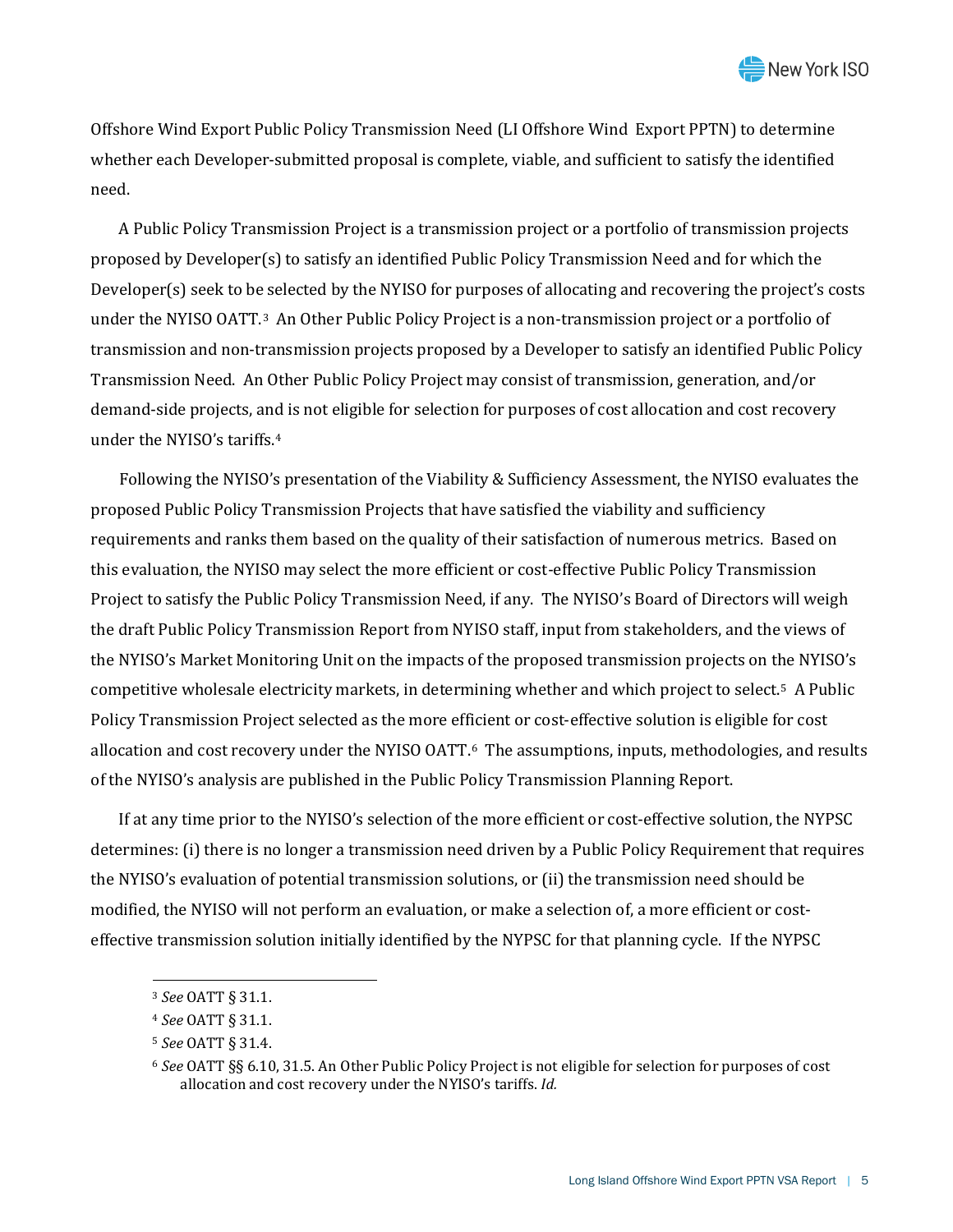

modifies the transmission need driven by a Public Policy Requirement, the NYISO will restart its Public Policy Transmission Planning Process as an out-of-cycle process. This out-of-cycle process will begin with the NYISO's solicitation of Public Policy Transmission Projects to address the modified Public Policy Transmission Need. The NYISO will evaluate the viability and sufficiency of the proposed Public Policy Transmission Projects. The NYISO will then proceed to evaluate the viable and sufficient Public Policy Transmission Projects for purposes of selecting the more efficient or cost-effective transmission solution to the modified Public Policy Transmission Need.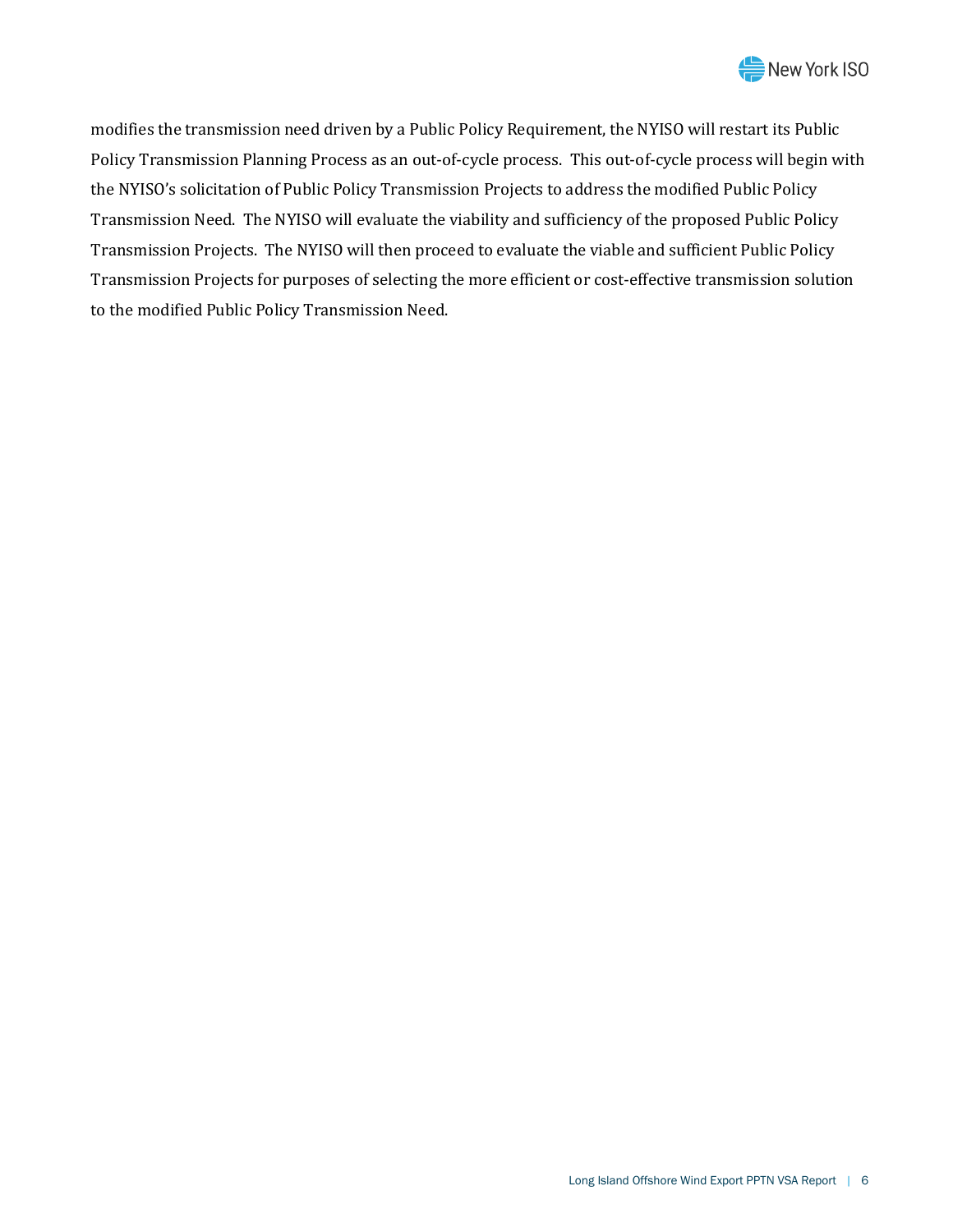

## <span id="page-6-0"></span>2. Summary of the Public Policy Transmission Need

On August 3, 2020, the NYISO issued a letter inviting stakeholders and interested parties to submit proposed transmission needs driven by Public Policy Requirements to the NYISO on or before October 2, 2020.[7](#page-6-1) On October 9, 2020, the NYISO filed at the NYPSC proposals for transmission needs driven by Public Policy Requirements submitted by 15 entities.[8](#page-6-2) On that date, the NYISO also submitted to LIPA 10 proposals for transmission needs that, as proposed, would require a physical modification to transmission facilities in the Long Island Transmission District. Previously, on July 30, 2020, LIPA referred to the PSC a Public Policy Transmission Need for the delivery of offshore wind output on Long Island and from Long Island into New York City.[9](#page-6-3) On November 18, 2020, the PSC published the proposed needs in the State Register for comments in accordance with the State Administrative Procedure Act.[10](#page-6-4)

Following the public comment period, the PSC issued an order on March 19, 2021 stating that:

Based on LIPA's referral letter, the studies outlined in the letter, the several proposals recommending the identification of a transmission need along the Long Island-New York City interface, and the NYISO's similar recommendation made in its comments, we find the CLCPA constitutes a Public Policy Requirement driving the need for:

- 1) Adding at least one bulk transmission intertie cable to increase the export capability of the LIPA-Con Edison interface, that connects NYISO's Zone K to Zones I and J to ensure the full output from at least 3,000 MW of offshore wind is deliverable from Long Island to the rest of the State; and
- 2) Upgrading associated local transmission facilities to [acc](#page-6-5)ompany the expansion of the proposed offshore export capability.11

<span id="page-6-2"></span><span id="page-6-1"></span>The Commission referred the Public Policy Transmission Need to the NYISO to consider solutions for

<sup>7</sup> The requirements for the Public Policy Transmission Planning Process are set forth in Attachment Y of the OATT and the NYISO Public Policy Transmission Planning Process Manual.

<sup>8</sup> The NYISO posted these submittals on its Planning Studies website under "Proposed Needs" contained within the "Public Policy Documents" folder on the NYISO's Planning Studies website, which can be accessed at: [https://www.nyiso.com/cspp.](https://www.nyiso.com/cspp)

<span id="page-6-3"></span><sup>9</sup> Case No. 8-E-0623, *In the Matter of New York Independent System Operator, Inc.'s Proposed Public Policy Transmission Needs for Consideration for 2018, Letter of Rick Shansky to Chair John Rhodes* (July 30, 2020).

<span id="page-6-4"></span><sup>10</sup> Case No. 20-E-0497, *In the Matter of New York Independent System Operator, Inc.'s Proposed Public Policy Transmission Needs for Consideration for 2020*, Notice of Proposed Rulemaking, New York State Register I.D. No. PSC-46-20-00009-P (November 18, 2020), at 17.

<span id="page-6-5"></span><sup>11</sup> Case No. 20-E-0497 and Case No. 18-E-0623, *Order Addressing Public Policy Requirements for Transmission Planning Purposes* (March 19, 2021), at 23, *available at*  [https://documents.dps.ny.gov/public/](https://documents.dps.ny.gov/public/Common/ViewDoc.aspx?DocRefId=%7b8C8F3D7A-4FEB-4B18-88F5-82CF587895C9%7d)

[Common/ViewDoc.aspx?DocRefId={8C8F3D7A-4FEB-4B18-88F5-82CF587895C9}.](https://documents.dps.ny.gov/public/Common/ViewDoc.aspx?DocRefId=%7b8C8F3D7A-4FEB-4B18-88F5-82CF587895C9%7d)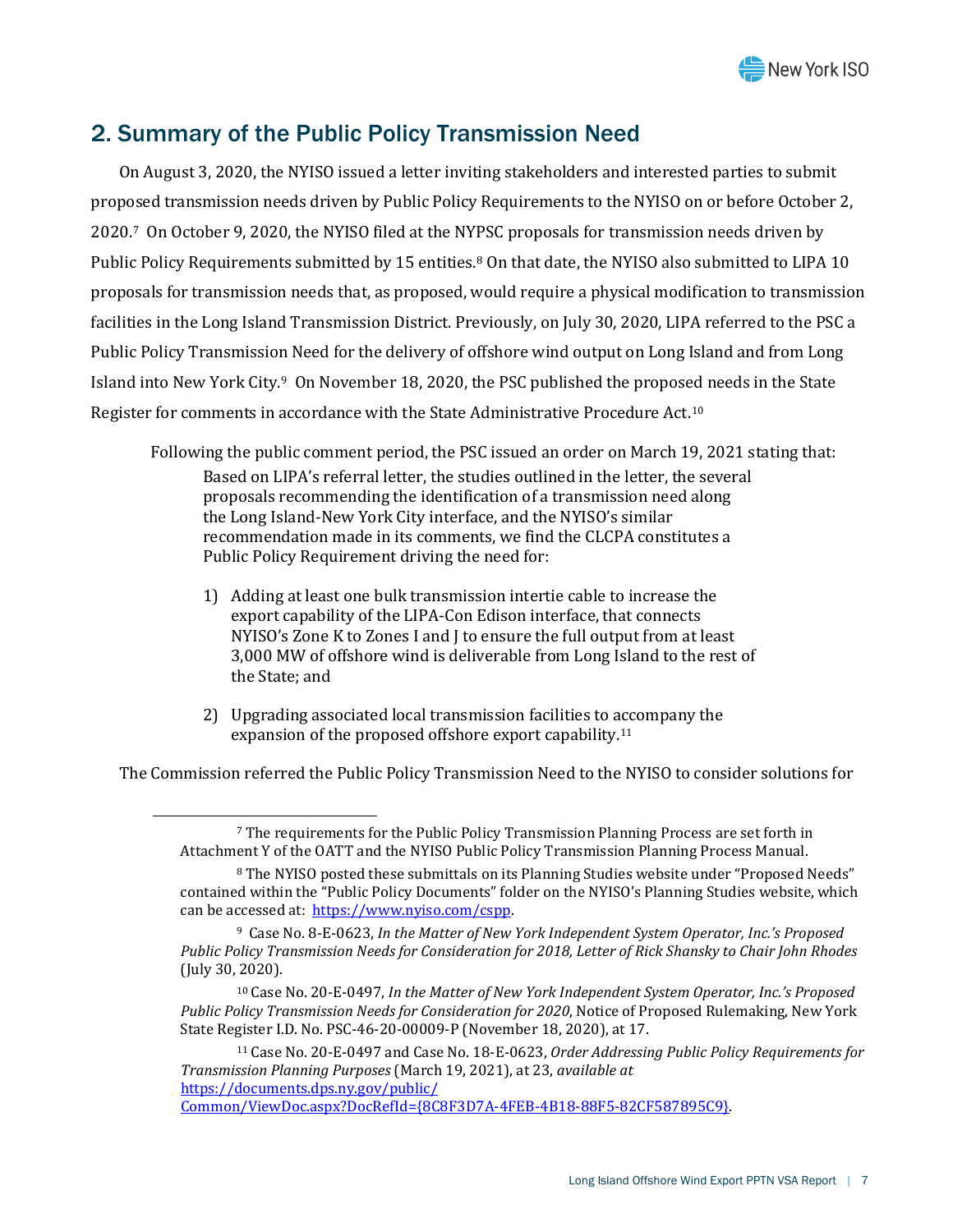

increasing transmission capability from Long Island into Southeastern New York.<sup>[12](#page-7-1)</sup> The order further stated:

In accordance with the NYISO OATT, we also prescribe criteria to assist that NYISO in its solicitation and evaluation of proposed solutions to the identified Public Policy Transmission Needs. The NYISO's analysis should ensure no transmission security violations, thermal, voltage or stability, would result under normal and emergency operating conditions. The analysis should also ensure the system would be maintained in a reliable manner.<sup>[13](#page-7-2)</sup>

#### <span id="page-7-0"></span>2.1 – Sufficiency Criteria

The NYISO established sufficiency criteria in accordance with the criteria set forth by the NYPSC Order, and developed baseline models and associated power flow results to aid interested parties in developing project proposals.

The NYISO made presentations at combined meetings of the Transmission Planning Advisory Subcommittee (TPAS) and the Electric System Planning Working Group (ESPWG)[14](#page-7-3) to review the PSC's determination of the Public Policy Requirement and the nature of the resulting LI Offshore Wind Export PPTN.[15](#page-7-4) The NYISO held a technical conference on July 8, 2021 with Developers and interested parties to obtain their input on the NYISO's application of the selection metrics set forth in Section 31.4.8.1 of the OATT for purposes of soliciting solutions to the Public Policy Transmission Need.[16](#page-7-5)

In order to address the LI Offshore Wind Export PPTN, as identified by the NYPSC, a sufficient Public Policy Transmission Project or Other Public Policy Project shall meet, at a minimum, the following criteria:

- Ensure full output of at least 3,000 MW of offshore wind connected to Long Island (Zone K) while maintaining reliability under all lines-in-service (N-0 and N-1) and prior-outage (N-1-1) conditions per North American Electric Reliability Corporation (NERC), Northeast Power Coordinating Council (NPCC) and New York State Reliability Council (NYSRC) transmission security criteria, and local Transmission Owner planning criteria. A sufficient project must resolve constraints on Bulk Electric System facilities that are significantly impacted by Long Island offshore wind under summer peak and light load conditions.
- Add at least one bulk transmission intertie cable connecting between Zone K and the rest of the New York Control Area.
- <span id="page-7-3"></span><span id="page-7-2"></span><span id="page-7-1"></span>■ Additional transmission expansion or upgrades, as necessary, to facilitate the full output of at

<sup>14</sup> The meetings were held on March 23, 2021, March 26, 2021, April 7, 2021, April 23, 2021, May 3, 2021, May 20, 2021, June 1, 2021, June 22, 2021, July 1, 2021, July 23, 2021, and August 2, 2021.

<span id="page-7-4"></span><sup>15</sup> The NYISO's presentations are posted on its website under meeting materials at the following link: [https://www.nyiso.com/espwg.](https://www.nyiso.com/espwg)

<span id="page-7-5"></span><sup>16</sup> OATT § 31.4.4.3.1; Public Policy Transmission Planning Process Manual ("PPP Manual") § 3.2.

<sup>12</sup> *Id.* at 23-24.

<sup>13</sup> *Id.*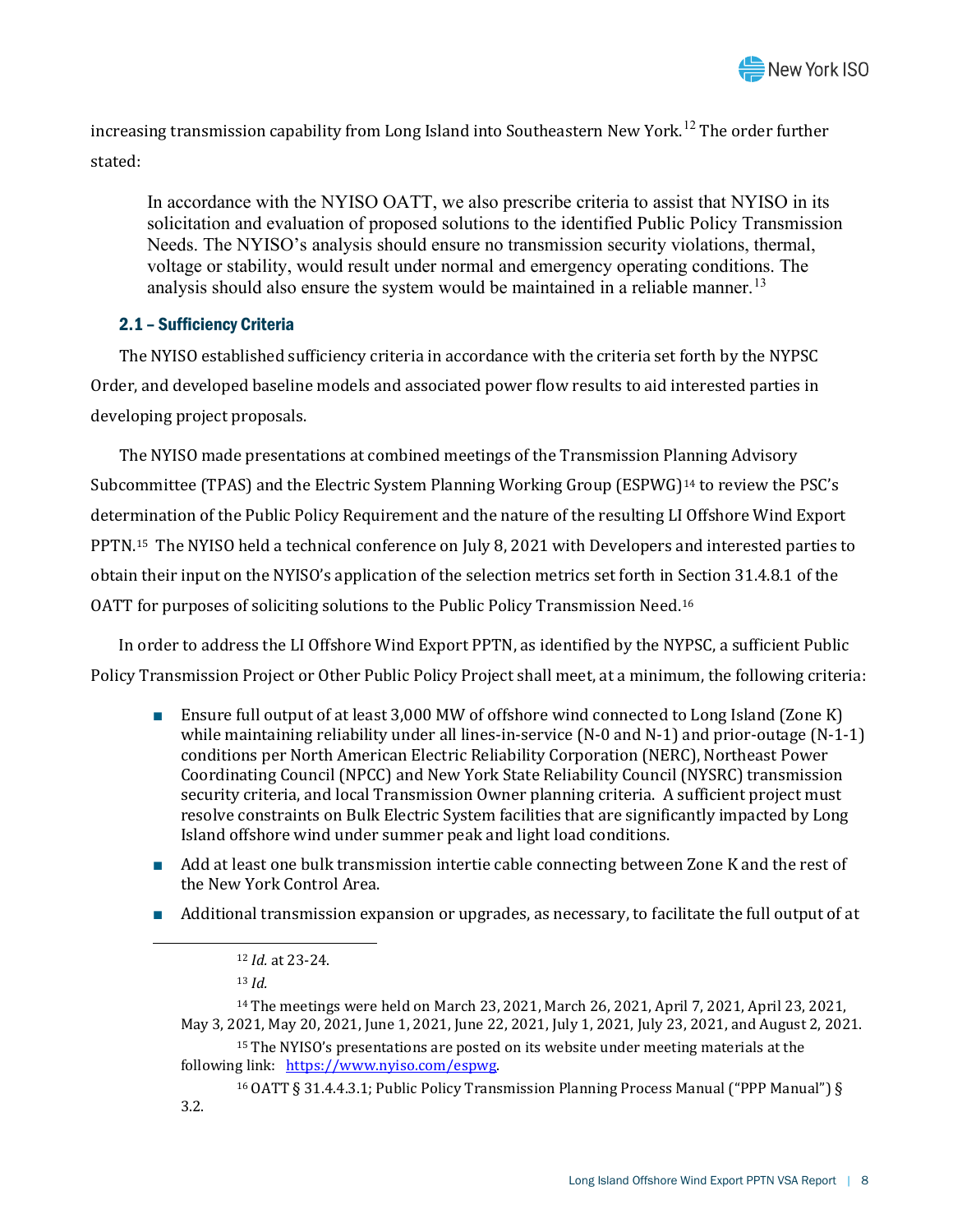least 3,000 MW of Long Island offshore wind under summer peak and light load conditions. Appendix A provides the details of the sufficiency criteria that the NYISO applied to determine the sufficiency of each proposed Public Policy Transmission Project and Other Public Policy Project to satisfy the LI Offshore Wind Export PPTN.

#### <span id="page-8-0"></span>2.2 – Sufficiency Assessment Methodology

The process for developing the study cases for the Viability & Sufficiency Assessment is described in Section 4 of the NYISO Public Policy Transmission Planning Process Manual. Based on the sufficiency criteria set forth by the NYPSC Order, the NYISO determined that a power flow model should be applied to evaluate the LI Offshore Wind Export PPTN. The baseline and project study cases are based on the NYISO 2021 FERC 715 filing with the following major modifications:

- Offshore wind generation modeled at full output:
	- $\sim$  3,000 MW connected to Zone K (Long Island): 139 MW @ East Hampton 69 kV, 880 MW @ Holbrook 138 kV, 1,260 MW @ Barrett 138 kV, 800 MW @ Ruland Rd 138 kV;
	- $\sim$  6,000 MW connected to Zone J (New York City): 816 MW @ Gowanus 345 kV, 1,230 MW @ Astoria 138 kV, 1,310 MW @ Farragut East 345 kV, 1,310 MW Farragut West 345 kV, and 1,310 MW West 49th St. 345 kV.
- Load levels:
	- Zone K: 4,423 MW (including 499 MW behind-the-meter solar) in the Summer Peak case and 1,107 MW (including 1,108 MW behind-the-meter solar) in the Light Load case;
	- Zone J: 11,195 MW (including 290 MW behind-the-meter solar) in the Summer Peak case and 4,524 MW in the Light Load case (including 644 MW behind-the-meter solar).
- Imports:
	- Summer Peak: Norwalk Northport = 0 MW, Cross Sound Cable = 0 MW, Neptune = 660 MW, Zone J Generic HVDC @ Rainey 345 kV = 1,310 MW;
	- Light Load: Norwalk Northport = 0 MW, Cross Sound Cable = 0 MW, Neptune = 0 MW, Zone J Generic HVDC @ Rainey 345 kV = 0 MW.
- Dispatch of existing generators:
	- Following recommendations of the Transmission Owners Con Edison and LIPA, certain existing generators are kept dispatched on to maintain local reliability. The details can be found in the power flow cases.

The NYISO utilized these modified cases to conduct transmission security analysis of the Southeastern New York system. Transmission security is the ability of the power system to withstand disturbances such as short circuits or unanticipated loss of system elements and continue to supply and deliver electricity. Security is assessed deterministically, with potential disturbances being applied without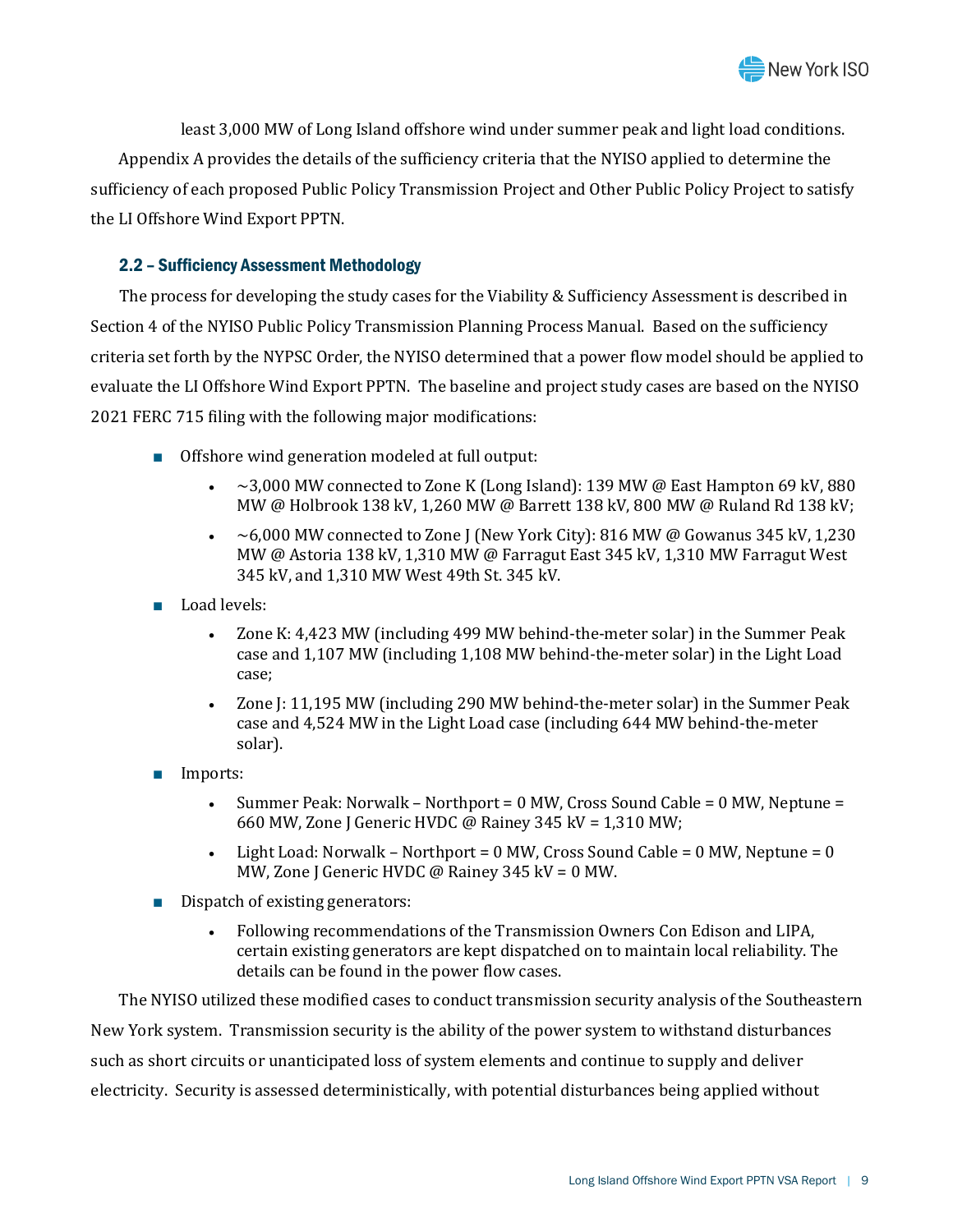concern for the likelihood of the disturbance in the assessment. These disturbances (single-element and multiple-element contingencies) are categorized as the design criteria contingencies, explicitly defined in the NYSRC Reliability Rules. The impacts when applying these design criteria contingencies are assessed to ensure no thermal loading or voltage driven by the export of Long Island offshore wind power.

The NYISO conducts transmission security analysis of the BPTFs and non-BPTFs (100 kV and above) in accordance with applicable NERC Reliability Standards, NPCC Transmission Design Criteria, NYSRC Reliability Rules, and local Transmission Owner planning criteria. AC contingency analysis is performed to evaluate thermal and voltage performance under design contingency conditions using the Siemens PTI PSS®E and PowerGEM TARA programs. Generation is dispatched to match load plus system losses, while respecting transmission security, subject to the sufficiency criteria constraints described in Appendix A. Scheduled inter-area transfers modeled in the base case between the New York Control Area (NYCA) and neighboring systems are held constant.

To evaluate the impact of a single event from the normal system condition (N-1), all design criteria contingencies are evaluated, including; single element, common structure, stuck breaker, generator, bus, and HVDC facilities contingencies. An N-1 violation occurs when the power flow on the monitored facility is greater than the applicable post-contingency rating. N-1-0 and N-1-1 analysis evaluates the ability of the system to meet design criteria after a critical element has already been lost. The process of N-1-0 and N-1-1 testing allows for corrective actions including generator redispatch, phase angle regulator (PAR) adjustments, and HVDC adjustments between the first and second contingency. However, reducing the output of renewables is not allowed under the Sufficiency Criteria. These corrective actions prepare the system for the next contingency by reducing the flow to normal rating after the first contingency. An N-1- 0 violation occurs when the flow cannot be reduced to below the normal rating following the first contingency. An N-1-1 violation occurs when the facility loading is reduced to below the normal rating following the first contingency, but the power flow following the second contingency is greater than the applicable post-contingency rating.

#### <span id="page-9-0"></span>2.3 – Baseline Results

The Long Island transmission system (NYISO Zone K) is primarily comprised of a 138 kV backbone running in a predominantly east-to-west axis and an underlying 69 kV system. Long Island is connected to the rest of the NYCA with two (2) 345 kV tie lines connecting to Westchester County (Zone I) and two (2) 138 kV tie lines connecting to New York City (Zone J). Long Island is further connected to external control areas with controllable external ties connecting to Connecticut and New Jersey. The baseline assessment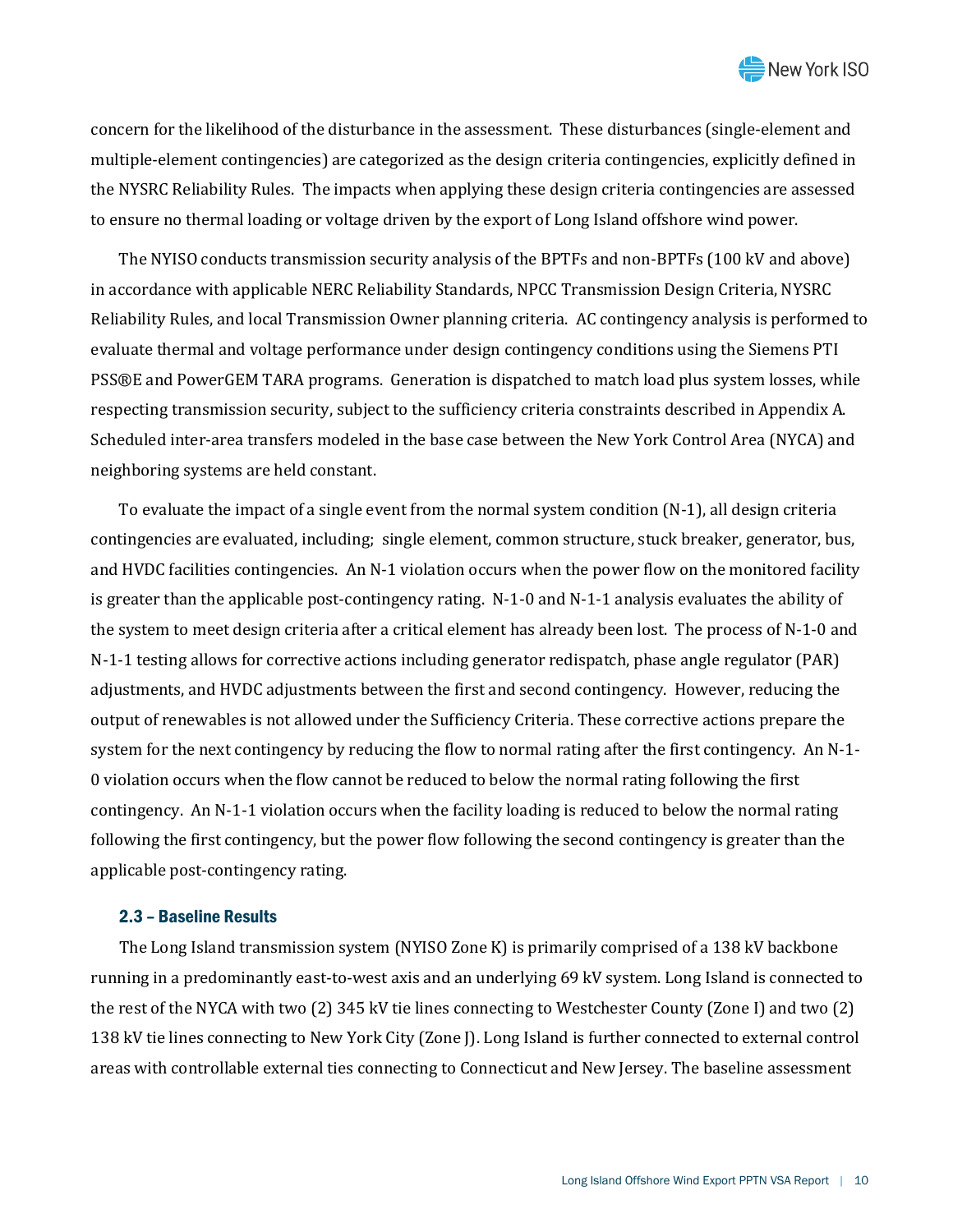

results<sup>[17](#page-10-0)</sup> show that the existing Long Island transmission system and tie lines are not capable of exporting offshore wind power to the rest of New York State that exceeds the native Long Island load. Table 1 through Table 3 and Figure 1 through Figure 3 summarize some of the significant constraints found in baseline assessment. These results in these tables and figures are not an exhaustive list, but are representative of the extent and severity of the constraints.

<span id="page-10-0"></span><sup>&</sup>lt;sup>17</sup> Baseline results can be found a[t https://www.nyiso.com/documents/20142/22968753/LI-PPTN-](https://www.nyiso.com/documents/20142/22968753/LI-PPTN-BaselineResults.xlsx)[BaselineResults.xlsx](https://www.nyiso.com/documents/20142/22968753/LI-PPTN-BaselineResults.xlsx) and [https://www.nyiso.com/documents/20142/22792555/08\\_LI\\_OSW\\_Export\\_ESPWG\\_7-01-2021.pdf](https://www.nyiso.com/documents/20142/22792555/08_LI_OSW_Export_ESPWG_7-01-2021.pdf)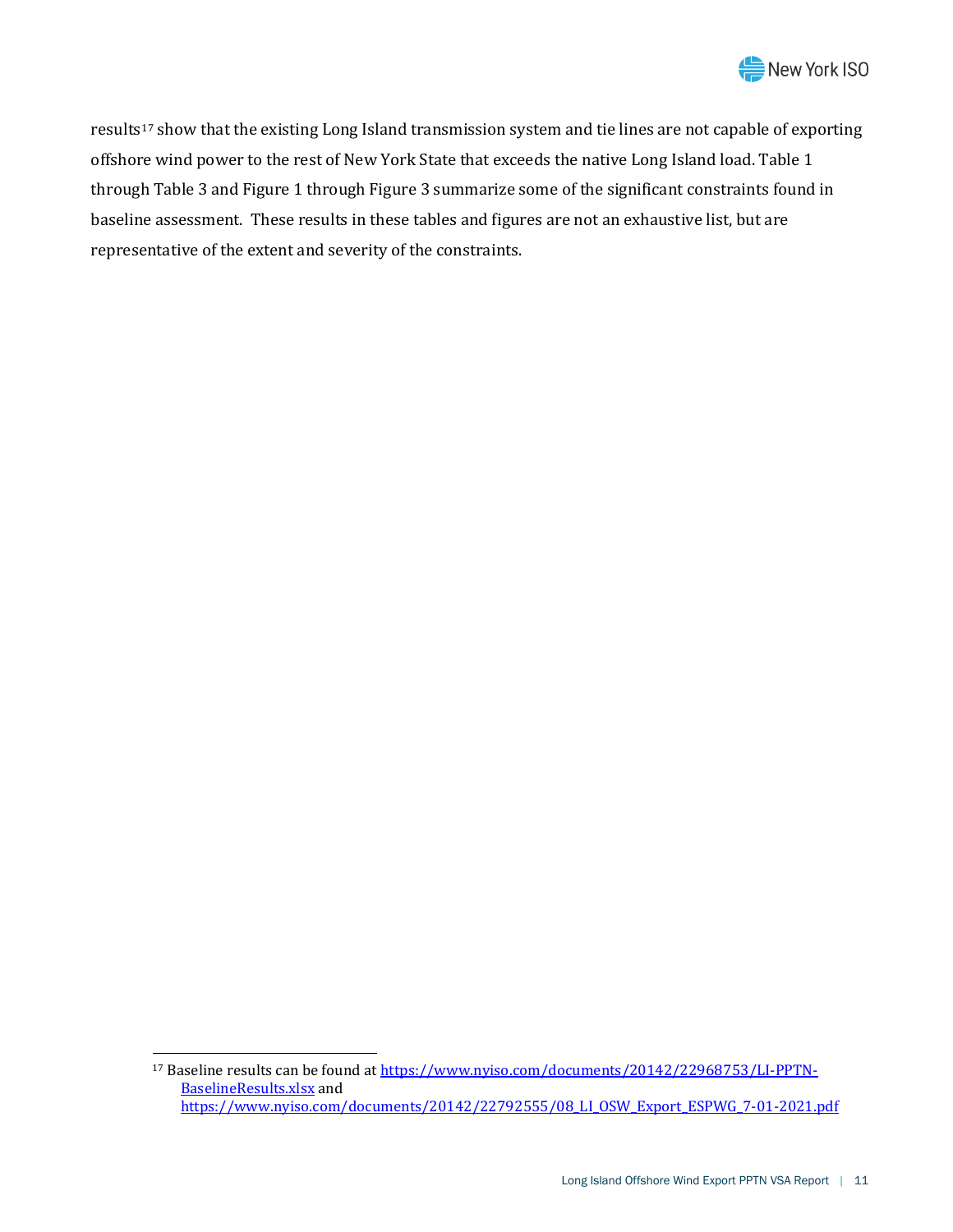#### <span id="page-11-0"></span>Table 1: Significant N-0 Constraints

| <b>Monitored Facility</b>                  |                      | <b>Light Load</b>      | <b>Summer Peak</b> |                       |  |
|--------------------------------------------|----------------------|------------------------|--------------------|-----------------------|--|
|                                            | <b>Rate</b><br>(MVA) | <b>Loading</b><br>( %) |                    | <b>Loading</b><br>(%) |  |
| Long Island                                |                      |                        |                    |                       |  |
| Valley Stream - East Garden City 138 kV    | 194                  | 217                    | 214                | 100                   |  |
| East Garden City - New Bridge Rd 138 kV    | 194                  | 207                    |                    |                       |  |
| Carle Place - East Garden City 138 kV      | 320                  | 184                    |                    |                       |  |
| New Bridge Rd - Ruland Rd 138 kV           | 259                  | 108                    |                    |                       |  |
| <b>Long Island Tie Lines</b>               |                      |                        |                    |                       |  |
| Y50: Dunwoodie - Shore Rd 345 kV           | 780                  | 167                    |                    |                       |  |
| Y49: Sprainbrook - East Garden City 345 kV | 770                  | 126                    |                    |                       |  |

#### Table 2: Significant N-1 Constraints

| <b>Monitored Facility</b>                 | <b>Light Load</b>    |                       |                                                 | <b>Summer Peak</b>       |                       |                        |
|-------------------------------------------|----------------------|-----------------------|-------------------------------------------------|--------------------------|-----------------------|------------------------|
|                                           | <b>Rate</b><br>(MVA) | <b>Loading</b><br>(%) | <b>Contingency</b>                              | Rate<br>(MVA)            | <b>Loading</b><br>(%) | <b>Contingency</b>     |
|                                           |                      | Long Island           |                                                 |                          |                       |                        |
| East Garden City - New Bridge Rd 138 kV   | 284                  | 216                   | VS Bus Con                                      |                          |                       |                        |
| Carle Place - East Garden City 138 kV     | 352                  | 255                   | <b>EGC Bus Con</b>                              | 303                      | 102                   | EGC Bus Con            |
| Valley Stream - East Garden City 138 kV   | 284                  | 230                   | Valley Stream -<br>EGC.                         | 298                      | 124                   | Valley Stream -<br>EGC |
| New Bridge Rd - Ruland Rd 138 kV          | 388                  | 135                   | Ruland - NB                                     |                          |                       |                        |
| Hauppauge - C. Islip 138 kV <sup>18</sup> | 288                  | 118                   | Holbrook - Ruland                               | $\overline{\phantom{a}}$ |                       |                        |
| Long Island Tie Lines                     |                      |                       |                                                 |                          |                       |                        |
| Jamaica - Valley Stream 138 KV            | 375                  | 231                   | 365<br><b>EGC Bus Con</b><br>102<br>EGC Bus Con |                          |                       |                        |

 $^{18}$  Following the solicitation for solutions, LIPA provided corrected ratings for this line that would increase the winter LTE rating to 387 MVA. This rating correction resolves the Hauppauge – C. Islip 138 kV overloads found in the baseline analysis as well as the VSA analysis for each project.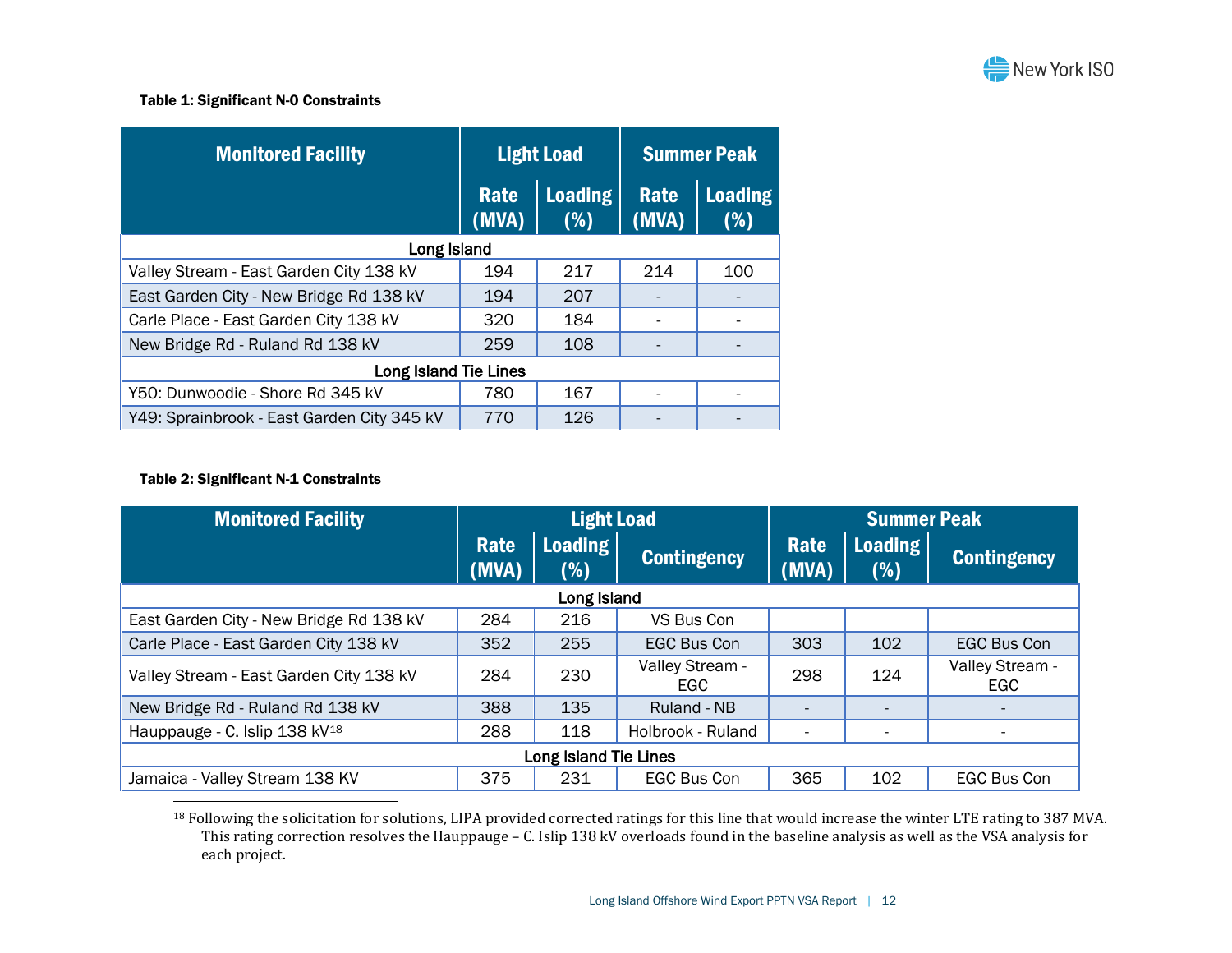

| Jamaica - Lake Success 138 KV              | 368   | 193 | Y50             |  |  |
|--------------------------------------------|-------|-----|-----------------|--|--|
| Y50: Dunwoodie - Shore Rd 345 kV           | ⊥.028 |     | Y49             |  |  |
| Y49: Sprainbrook - East Garden City 345 kV | 990   | 142 | ShoreRd Bus Con |  |  |

#### Table 3: Significant N-1-1 Constraints

| <b>Monitored Facility</b>                     | <b>Light Load</b> |                |                           | <b>Summer Peak</b>         |                          |                          |                           |                           |
|-----------------------------------------------|-------------------|----------------|---------------------------|----------------------------|--------------------------|--------------------------|---------------------------|---------------------------|
|                                               | Rate<br>(MVA)     | Loading<br>(%) | 1st<br><b>Contingency</b> | 2nd<br><b>Contingency</b>  | Rate<br>(MVA)            | Loading<br>(%)           | 1st<br><b>Contingency</b> | 2nd<br><b>Contingency</b> |
|                                               |                   |                | Long Island               |                            |                          |                          |                           |                           |
| East Garden City - New Bridge Rd<br>138 kV    | 284               | 287            | EGC-<br>NewBridge         | EGC-<br>NewBridge          | 287                      | 127                      | EGC-<br>NewBridge         | Barrett - VS              |
| Glenwood - Shore Road 138 kV                  | 388               | 365            | Y49                       | <b>Glenwood Bus</b><br>Con | 324                      | 133                      | Y49                       | EGC - Roslyn              |
| Valley Stream - East Garden City<br>138 kV    | 284               | 346            | Valley Stream -<br>EGC    | <b>Ruland OSW</b>          | 298                      | 173                      | EGC - Roslyn              | <b>Barrett Bus</b><br>Con |
| New Bridge Rd - Ruland Rd 138<br><b>kV</b>    | 331               | 167            | NewBridge -<br>Ruland     | NewBridge -<br>Ruland      |                          |                          |                           |                           |
| Syosset - Greenlawn 138 kV                    | 368               | 120            | Carle - EGC               | Elwood Bus<br>Con          |                          |                          |                           |                           |
| Haupague - C. Islip 138 kV                    | 288               | 120            | Holbrook -<br>Ruland      | Pilgrim xfmr               |                          |                          |                           |                           |
|                                               |                   |                | Long Island Tie Lines     |                            |                          |                          |                           |                           |
| Jamaica - Lake Success 138 KV                 | 368               | 295            | Y49                       | <b>Y50</b>                 | 345                      | 113                      | 901                       | Astoria OSW               |
| Jamaica - Valley Stream 138 KV                | 375               | 250            | <b>Y50</b>                | Y49                        |                          |                          |                           |                           |
| Y50: Dunwoodie - Shore Rd 345<br>kV           | 1,028             | 206            | Y49                       | 901                        |                          | $\overline{\phantom{a}}$ |                           |                           |
| Y49: Sprainbrook - East Garden<br>City 345 kV | 990               | 169            | <b>Y50</b>                | <b>NNC</b>                 |                          |                          |                           |                           |
| Norwalk - Northport 138 kV                    | 210               | 152            | Y49                       | <b>Y50</b>                 | $\blacksquare$           | $\overline{\phantom{a}}$ | $\overline{\phantom{a}}$  | $\overline{\phantom{a}}$  |
| <b>New York City</b>                          |                   |                |                           |                            |                          |                          |                           |                           |
| Farragut West 345/138 kV xfmr                 | 177               | 174            | Y49                       | Y50                        | $\overline{\phantom{a}}$ | $\overline{\phantom{a}}$ |                           |                           |
| Corona - Jamaica 138 kV                       | 250               | 162            | Y49                       | <b>Y50</b>                 | $\overline{\phantom{a}}$ | $\overline{\phantom{a}}$ | $\overline{\phantom{a}}$  | $\overline{\phantom{a}}$  |
| Hudson Ave - Jamaica 138 kV                   | 363               | 144            | Y49                       | Y50                        |                          |                          |                           |                           |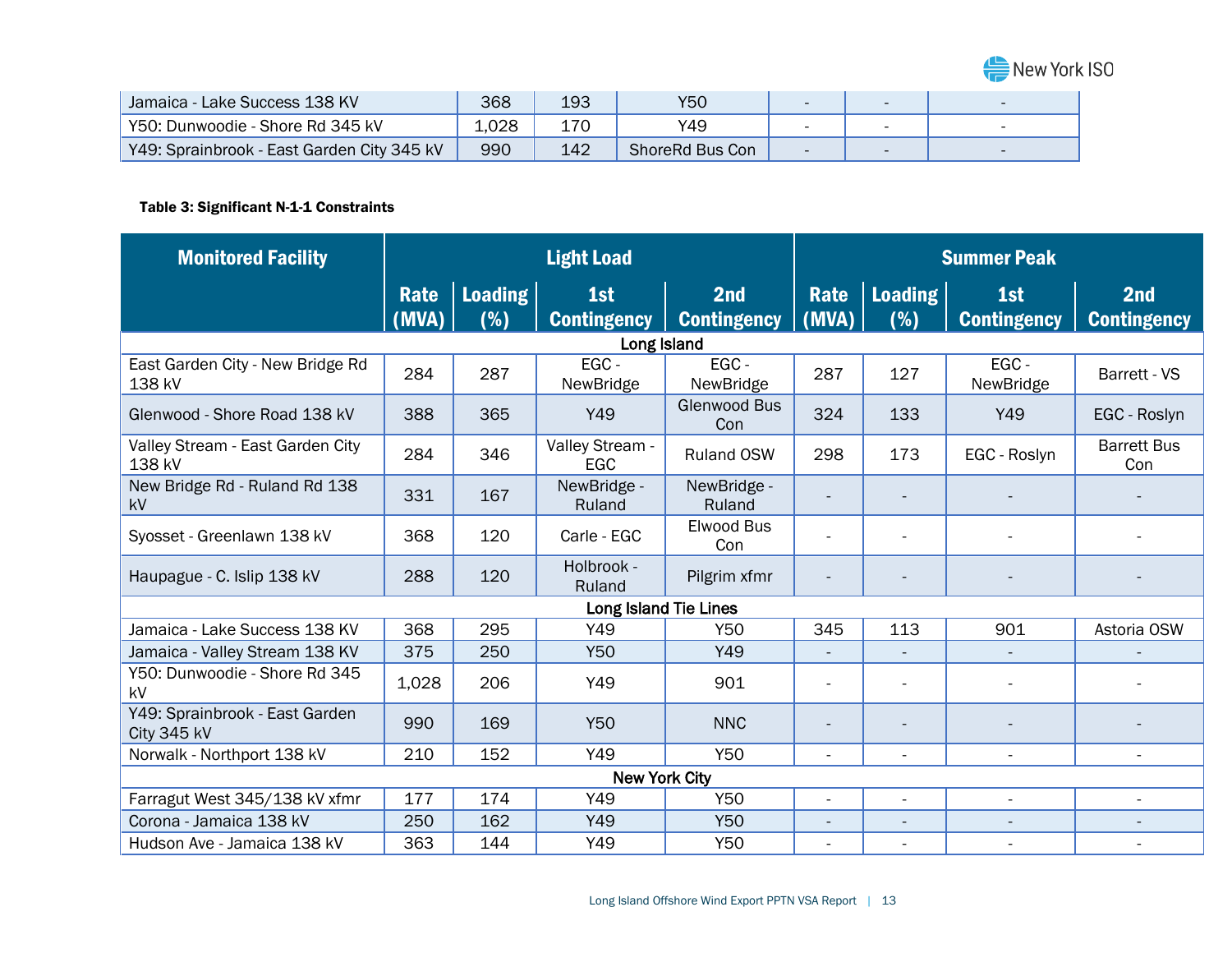



Figure 1: Significant N-0 Constraints. Red shading indicates constraints that occur in the light load conditions.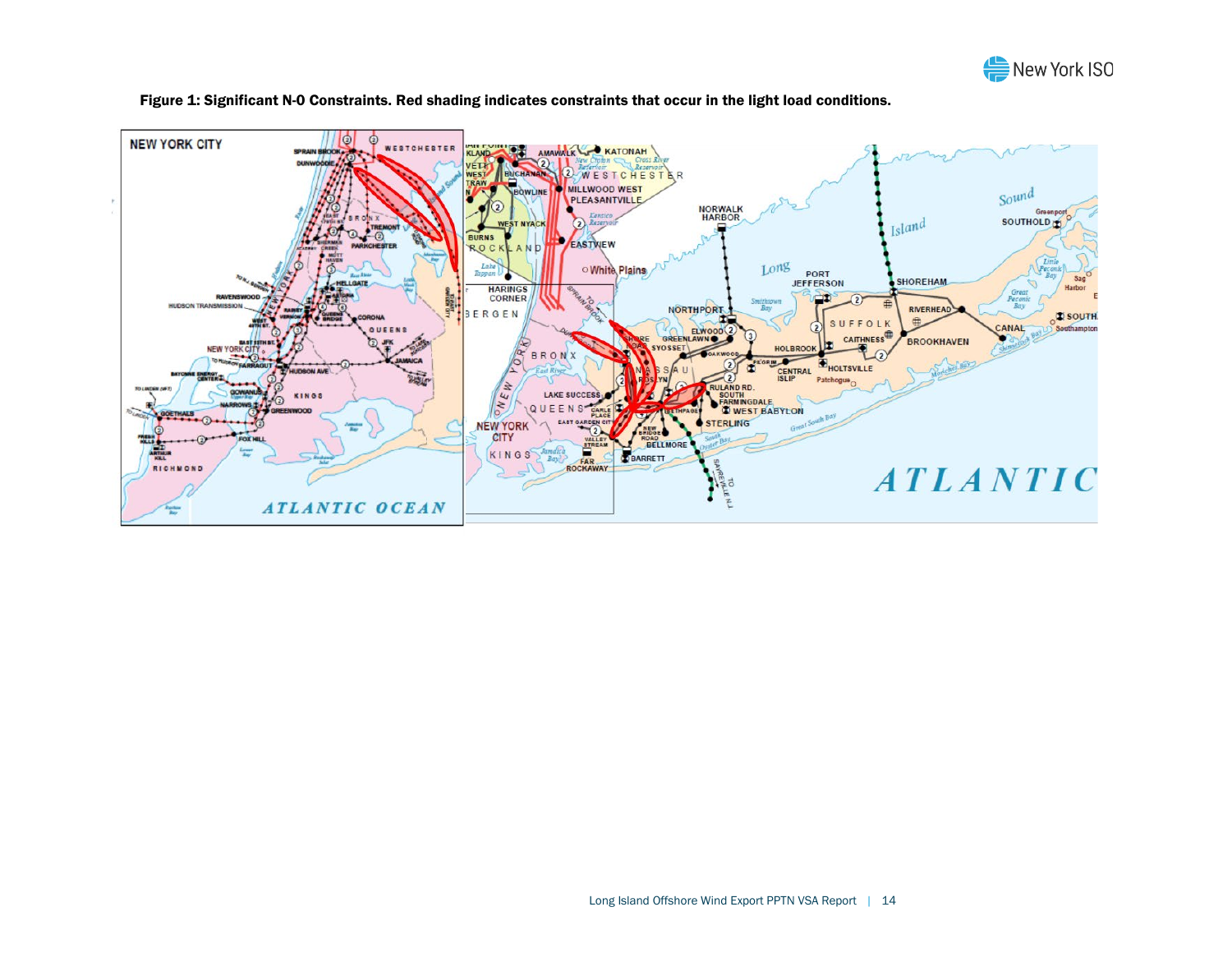

Figure 2: Significant N-1 Constraints. Red shading indicates constraints that occur in the light load conditions only and blue shading indicates constraints in both summer peak and light load conditions.

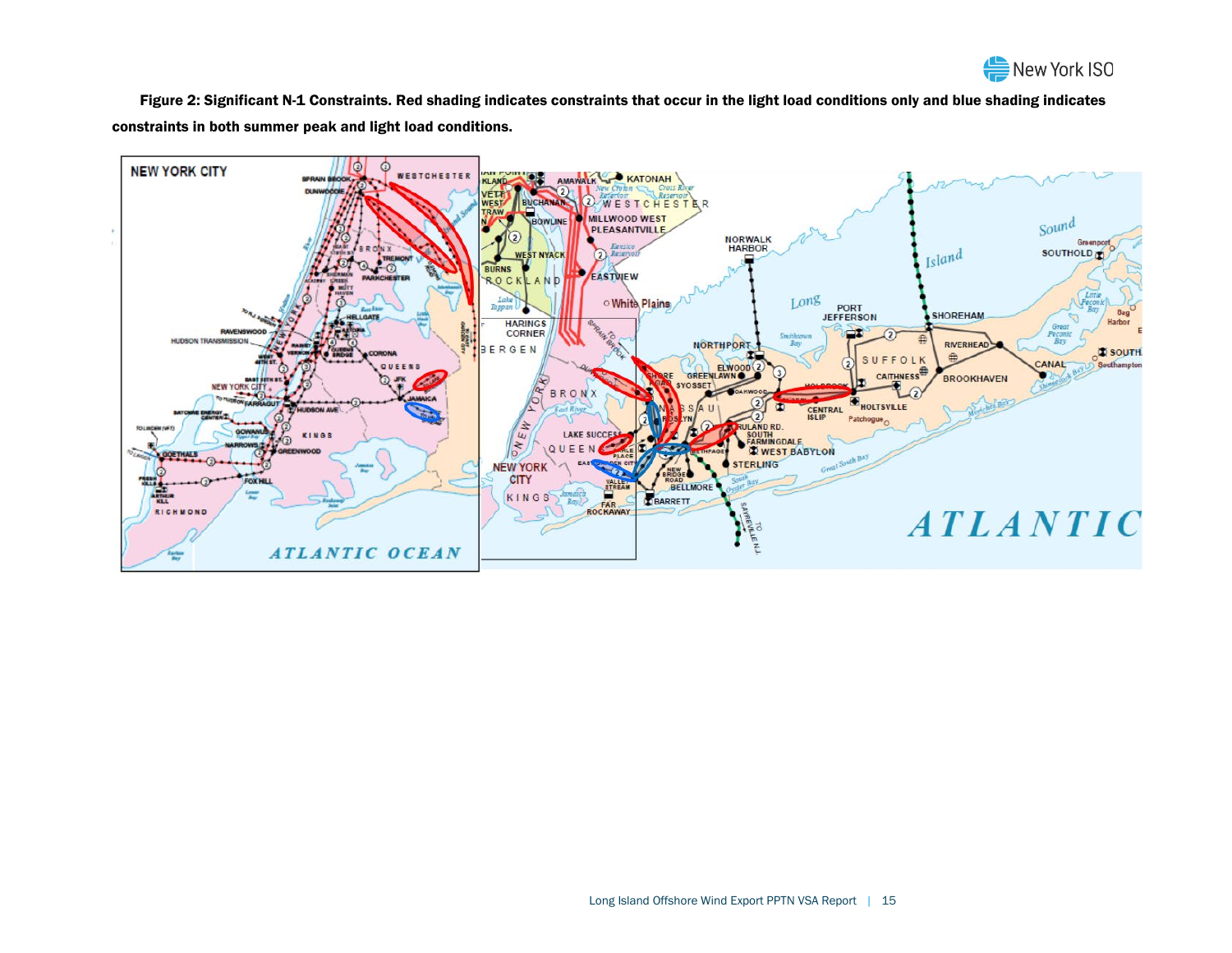

Figure 3: Significant N-1-1 Constraints. Red shading indicates constraints that occur in the light load conditions only and blue shading indicates constraints in both summer peak and light load conditions.

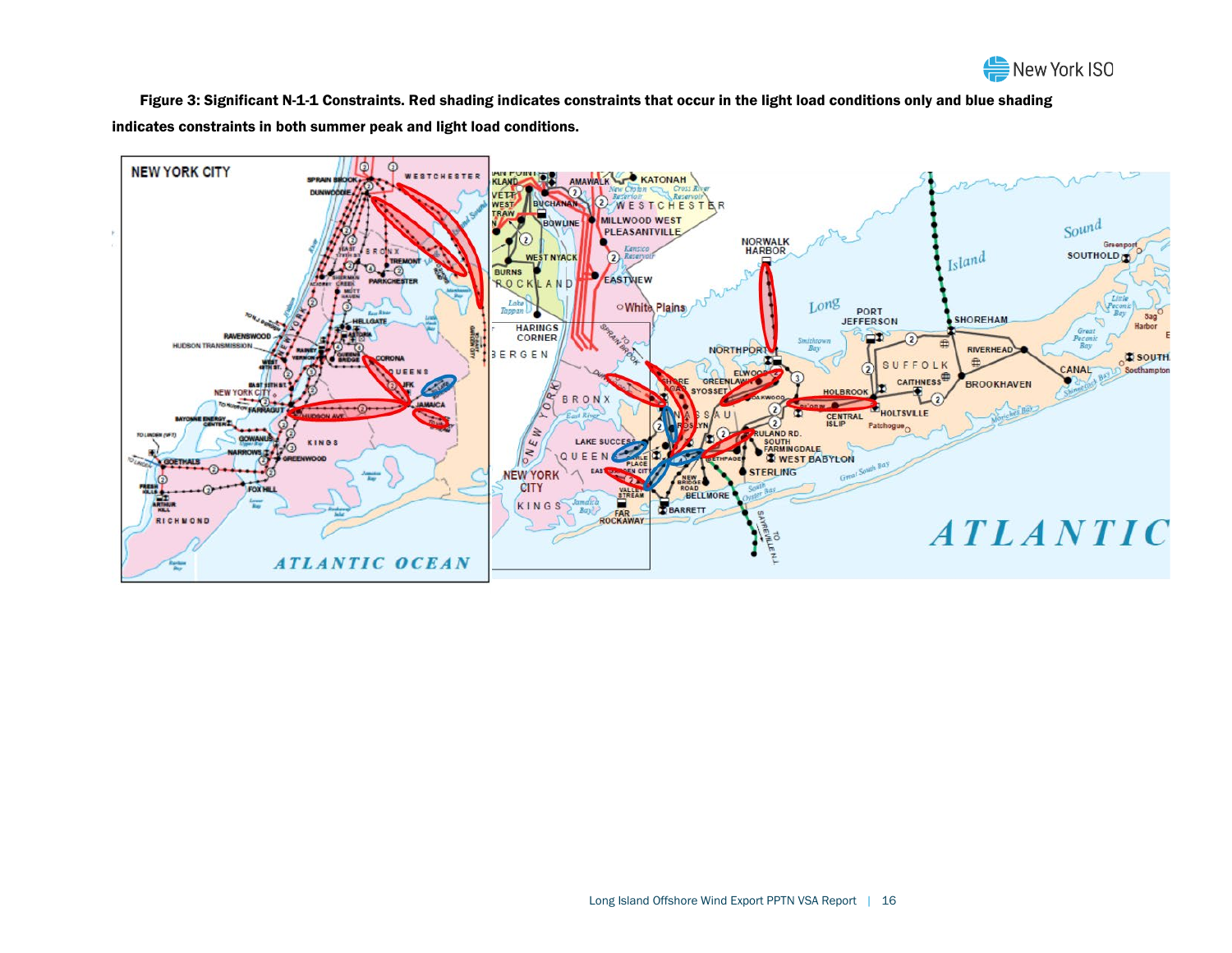

## <span id="page-16-0"></span>3. Proposed Projects and Findings

On August 12, 2021, the NYISO issued a solicitation for Public Policy Transmission Projects and Other Public Policy Projects to address the Long Island Offshore Wind Export Public Policy Transmission Need. Project proposals were due on or before October 11, 2021[.19](#page-16-1) Following a July 8, 2021 Technical Conference that preceded the solicitation, the NYISO received numerous questions from interested Developers seeking clarification on the process and the LI Offshore Wind Export PPTN Sufficiency Criteria. The NYISO summarized the questions and provided responses in three (3) public Frequently Asked Questions (FAQ) documents.[20](#page-16-2) The NYISO received 18 Public Policy Transmission Projects and one Other Public Policy Project.

The NYISO conducted a comparable transmission security analysis of each project in the same manner as the baseline analysis. The objective of this analysis is to identify if the Long Island-connected offshore wind power can securely be delivered to the NYCA load following the addition of each project to the baseline case. As described in the August 12, 2021 solicitation notice and subsequent FAQ documents, constraints do not need to be resolved for the purpose of determining Sufficiency on certain facilities, if they are:

- operated at a voltage below 100 kV,
- not significantly impacted by the injection of power from Long Island offshore wind projects; or
- anticipated to be upgraded by offshore wind developers per NYSERDA's Offshore Wind Renewable Energy Credit Purchase and Sale Agreements - specifically, the 138 kV circuits between Barrett and New Bridge Rd, and between Barrett and Valley Stream.

The NYISO evaluated the viability and sufficiency of all 19 projects. Table 4 lists the findings for each proposed solution. Table 5 summarizes the significant constraints for two projects that resulted in those projects not meeting the Sufficiency Criteria.

<span id="page-16-1"></span><sup>19</sup> The LI Offshore Wind Export PPTN Solicitation is posted at:

[https://www.nyiso.com/documents/20142/22968753/Long-Island-Offshore-Wind-Export-Public-Policy-](https://www.nyiso.com/documents/20142/22968753/Long-Island-Offshore-Wind-Export-Public-Policy-Transmission-Need-Project-Solicitation.pdf)[Transmission-Need-Project-Solicitation.pdf](https://www.nyiso.com/documents/20142/22968753/Long-Island-Offshore-Wind-Export-Public-Policy-Transmission-Need-Project-Solicitation.pdf)

<span id="page-16-2"></span><sup>&</sup>lt;sup>20</sup> The LI Offshore Wind Export PPTN FAO documents are posted on the NYISO website at <https://www.nyiso.com/cspp> under the Long Island Offshore Wind Export PPTN folder.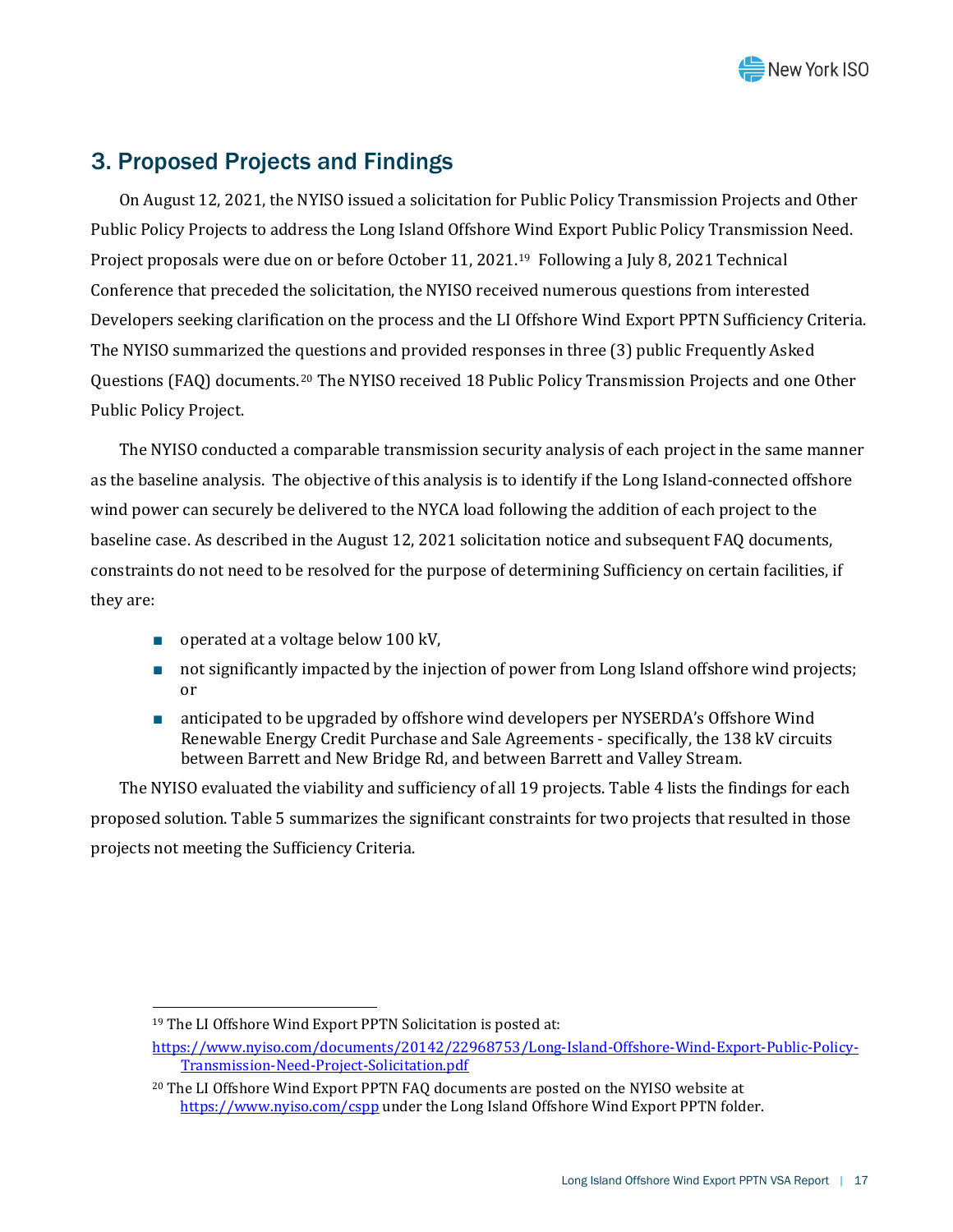

#### Table 4: Viability & Sufficiency Findings

| <b>Developer</b>                              | <b>Project Name</b>                     | <b>Project</b> | <b>Category</b> | <b>Viable ?</b> | <b>Sufficient</b> |
|-----------------------------------------------|-----------------------------------------|----------------|-----------------|-----------------|-------------------|
| LS Power Grid New York Corporation I          | <b>Atlantic Gateway</b>                 | T035           | <b>PPTP</b>     | <b>Yes</b>      | Yes               |
| NextEra Energy Transmission New York, Inc     | New York Renewable Connect - Core 1     | T036           | <b>PPTP</b>     | Yes             | Yes               |
| NextEra Energy Transmission New York, Inc     | New York Renewable Connect - Core 2     | T037           | <b>PPTP</b>     | <b>Yes</b>      | Yes               |
| NextEra Energy Transmission New York, Inc.    | New York Renewable Connect - Core 3     | T038           | <b>PPTP</b>     | <b>Yes</b>      | <b>Yes</b>        |
| NextEra Energy Transmission New York, Inc     | New York Renewable Connect - Core 4     | T039           | <b>PPTP</b>     | Yes             | Yes               |
| NextEra Energy Transmission New York, Inc.    | New York Renewable Connect - Core 5     | T040           | <b>PPTP</b>     | <b>Yes</b>      | Yes               |
| NextEra Energy Transmission New York, Inc     | New York Renewable Connect - Core 6     | T041           | <b>PPTP</b>     | <b>Yes</b>      | Yes               |
| NextEra Energy Transmission New York, Inc.    | New York Renewable Connect - Core 7     | T042           | <b>PPTP</b>     | <b>Yes</b>      | Yes               |
| NextEra Energy Transmission New York, Inc     | New York Renewable Connect - Enhanced 1 | T043           | <b>PPTP</b>     | Yes             | Yes               |
| NextEra Energy Transmission New York, Inc     | New York Renewable Connect - Enhanced 2 | T044           | <b>PPTP</b>     | <b>Yes</b>      | <b>Yes</b>        |
| NextEra Energy Transmission New York, Inc     | New York Renewable Connect - Plus 3     | OPP45          | <b>OPPP</b>     | Yes             | Yes               |
| Anbaric Development Partners, LLC             | Downstate Clean Powerlink               | T046           | <b>PPTP</b>     | <b>Yes</b>      | <b>No</b>         |
| New York Power Authority/New York Transco LLC | Propel NY Energy - Base Solution 1      | T047           | <b>PPTP</b>     | Yes             | Yes               |
| New York Power Authority/New York Transco LLC | Propel NY Energy - Base Solution 2      | T048           | <b>PPTP</b>     | Yes             | Yes               |
| New York Power Authority/New York Transco LLC | Propel NY Energy - Base Solution 3      | T049           | <b>PPTP</b>     | Yes             | Yes               |
| New York Power Authority/New York Transco LLC | Propel NY Energy - Base Solution 4      | T050           | <b>PPTP</b>     | <b>Yes</b>      | N <sub>0</sub>    |
| New York Power Authority/New York Transco LLC | Propel NY Energy - Alternate Solution 5 | T051           | <b>PPTP</b>     | <b>Yes</b>      | Yes               |
| New York Power Authority/New York Transco LLC | Propel NY Energy - Alternate Solution 6 | T052           | <b>PPTP</b>     | <b>Yes</b>      | <b>Yes</b>        |
| New York Power Authority/New York Transco LLC | Propel NY Energy - Alternate Solution 7 | T053           | <b>PPTP</b>     | Yes             | Yes               |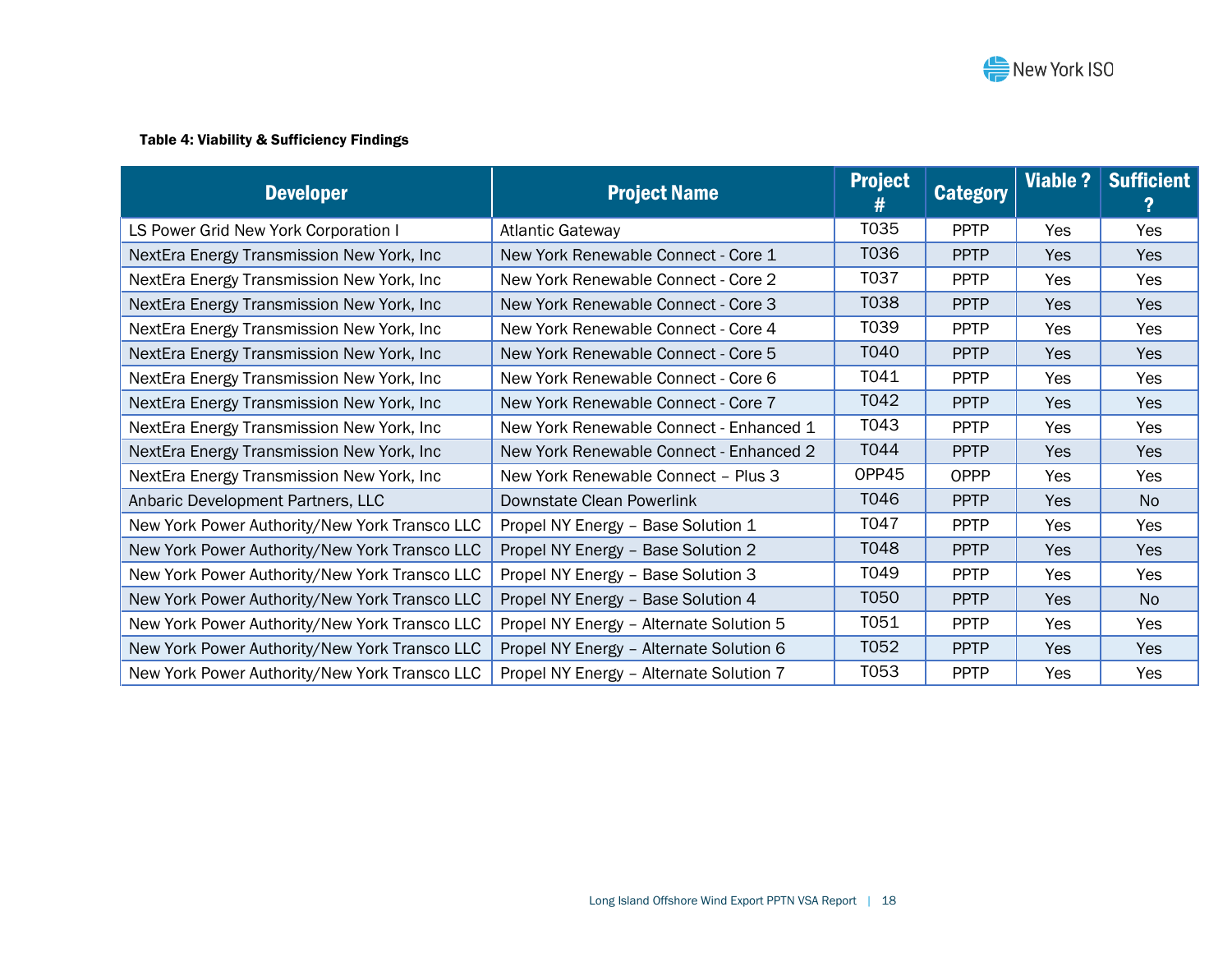<span id="page-18-0"></span>

#### Table 5: Summary of Significant Results for T046 & T050

| <b>Monitored Facility</b>        | <b>Light Load</b> |             |                        |                        |  |  |  |  |
|----------------------------------|-------------------|-------------|------------------------|------------------------|--|--|--|--|
|                                  | Rate (MVA) $ $    | Loading (%) | <b>1st Contingency</b> | <b>2nd Contingency</b> |  |  |  |  |
|                                  | <b>T046</b>       |             |                        |                        |  |  |  |  |
| Sprain Brook - Shore Rd          | 1,028             | 114         | <b>EGC-Mott Haven</b>  | T:W89&W90              |  |  |  |  |
| T05021                           |                   |             |                        |                        |  |  |  |  |
| Barrett - Tremont 345 kV         | 1,069             | 125         | Y50                    | Y49                    |  |  |  |  |
| Y50: Dunwoodie - Shore Rd 345 kV | 1,028             | 121         | Y49                    | <b>Barrett-Tremont</b> |  |  |  |  |
| Y49: Sprain Brook - EGC 345 kV   | 770               | 104         | 903                    | <b>Base Case</b>       |  |  |  |  |

<sup>&</sup>lt;sup>21</sup> Additional constraints were found for the T050 project beyond those that are shown in the table.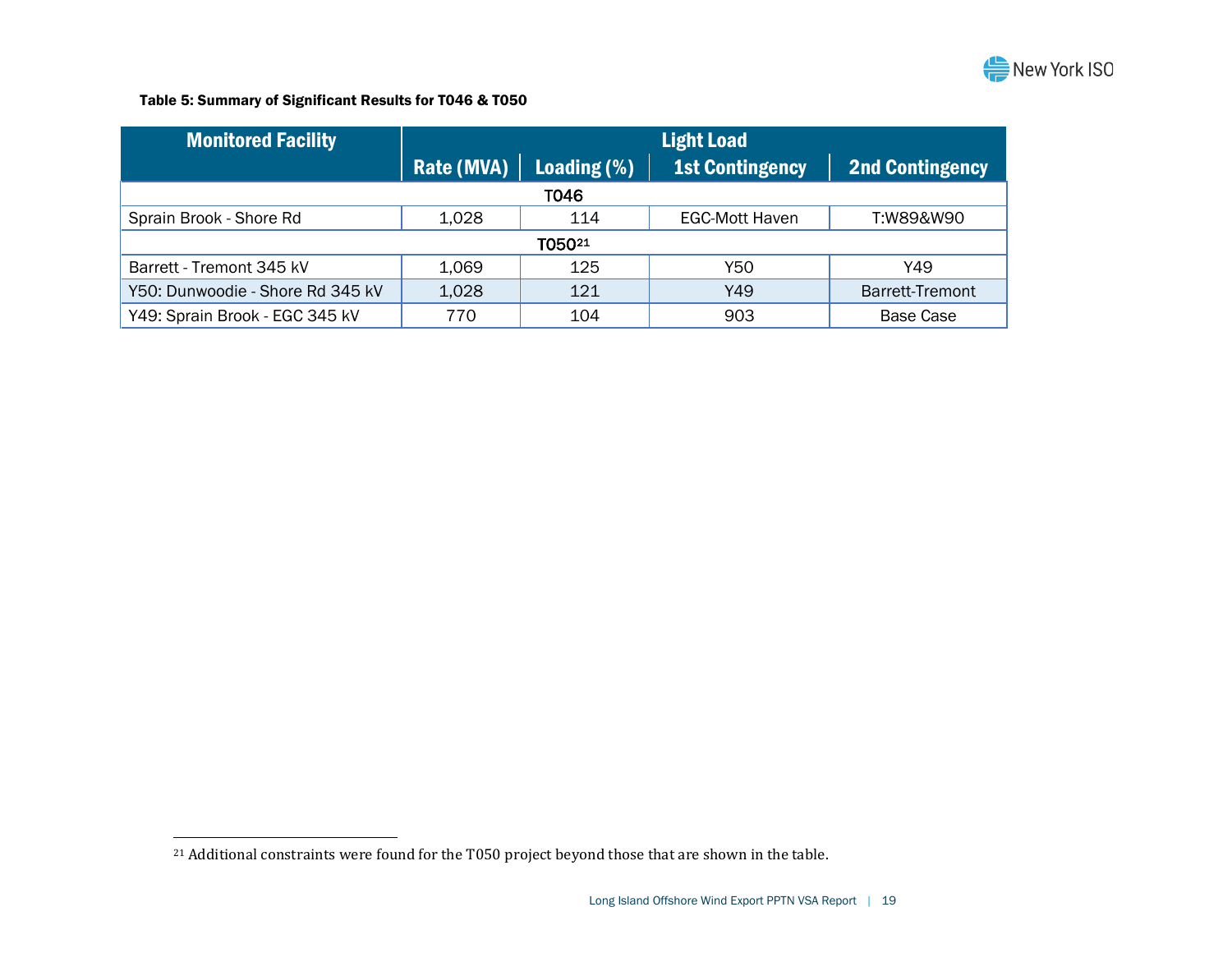

## <span id="page-19-0"></span>4. Conclusions

The NYISO performed a comparable analysis of each proposed Public Policy Transmission Project and Other Public Policy Project to determine whether the proposed solution satisfies the Long Island Offshore Wind Export Public Policy Transmission Need. The NYISO determined that the following projects meet the sufficiency criteria:

- LS Power Grid New York Corporation I Atlantic Gateway
- NextEra Energy Transmission New York, Inc New York Renewable Connect Core 1
- NextEra Energy Transmission New York, Inc New York Renewable Connect Core 2
- NextEra Energy Transmission New York, Inc New York Renewable Connect Core 3
- NextEra Energy Transmission New York, Inc New York Renewable Connect Core 4
- NextEra Energy Transmission New York, Inc New York Renewable Connect Core 5
- NextEra Energy Transmission New York, Inc New York Renewable Connect Core 6
- NextEra Energy Transmission New York, Inc New York Renewable Connect Core 7
- NextEra Energy Transmission New York, Inc New York Renewable Connect Enhanced 1
- NextEra Energy Transmission New York, Inc New York Renewable Connect Enhanced 2
- NextEra Energy Transmission New York, Inc New York Renewable Connect Plus3<sup>[22](#page-19-1)</sup>
- New York Power Authority/New York Transco LLC Propel NY Energy Base Solution 1
- New York Power Authority/New York Transco LLC Propel NY Energy Base Solution 2
- New York Power Authority/New York Transco LLC Propel NY Energy Base Solution 3
- New York Power Authority/New York Transco LLC Propel NY Energy Alternate Solution 5
- New York Power Authority/New York Transco LLC Propel NY Energy Alternate Solution 6
- New York Power Authority/New York Transco LLC Propel NY Energy Alternate Solution 7

For each sufficient project, the Developer of the project is a Qualified Developer, the solution is technically practicable, and the Developer has provided an approach for acquiring any necessary rights-ofway, property, and facilities. Therefore, each sufficient project is also viable.

<span id="page-19-1"></span><sup>&</sup>lt;sup>22</sup> As an Other Public Policy Project, this project's viability and sufficiency was assessed for information purposes, but it is not eligible to be evaluated and selected in the PPTPP for purposes of cost allocation and cost recovery.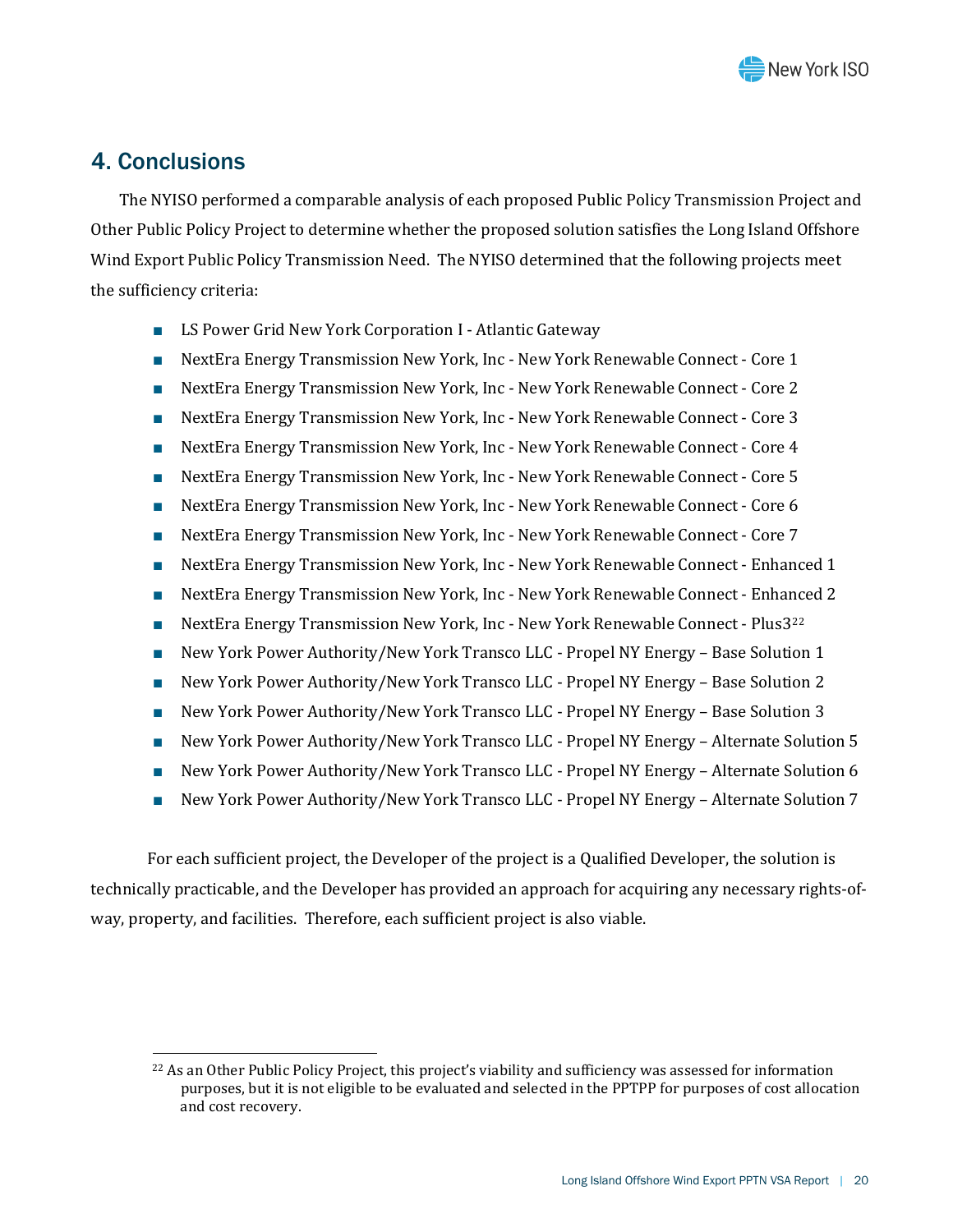

## <span id="page-20-0"></span>5. Next Steps

The NYISO presented these results at the joint Electric System Planning Working Group (ESPWG) and Transmission Planning Advisory Subcommittee (TPAS) meeting on March 1, 2022. The NYISO received comments on the results from several interested parties, which it posted on its website and addressed at a joint ESPWG/TPAS meeting on April 1, 2022[23](#page-20-1). After the issuance and posting of the final Viability & Sufficiency Assessment, the NYISO will file the final Viability & Sufficiency Assessment to the NYPSC. The NYISO will evaluate the viable and sufficient Public Policy Transmission Projects that elect<sup>24</sup> to proceed for purposes of selecting the more efficient or cost-effective Public Policy Transmission Project that is eligible for cost allocation and cost recovery under the NYISO's tariffs. The NYISO will rank these Public Policy Transmission Projects based on their satisfaction of the metrics set forth in the tariffs and in the NYPSC Order and document its findings in the Long Island Offshore Wind Export Public Policy Transmission Planning Report. Based upon the Public Policy Transmission Report, input from stakeholders and interested parties, and from the NYISO's Market Monitoring Unit, the NYISO Board of Directors may select the more efficient or cost-effective Public Policy Transmission Project to meet the Long Island Public Policy Transmission Need, if any.

<sup>23</sup> https://www.nyiso.com/documents/20142/29635167/06\_LI\_OSW\_Export\_ESPWG\_04-01-2022.pdf

<span id="page-20-2"></span><span id="page-20-1"></span><sup>&</sup>lt;sup>24</sup> Within 15 Calendar Days of the NYISO filing the VSA results with the NYPSC, unless extended by the NYISO pursuant to Sections 31.1.8.7 and 31.4.6.6 of the Open Access Transmission Tariff, the Developer of a proposed Public Policy Transmission Project that the NYISO has determined is viable and sufficient must notify the NYISO whether it intends for its project to proceed to be evaluated for purposes of the NYISO's selection of the more efficient or cost-effective Public Policy Transmission Project to satisfy the LI Offshore Wind Export PPTN.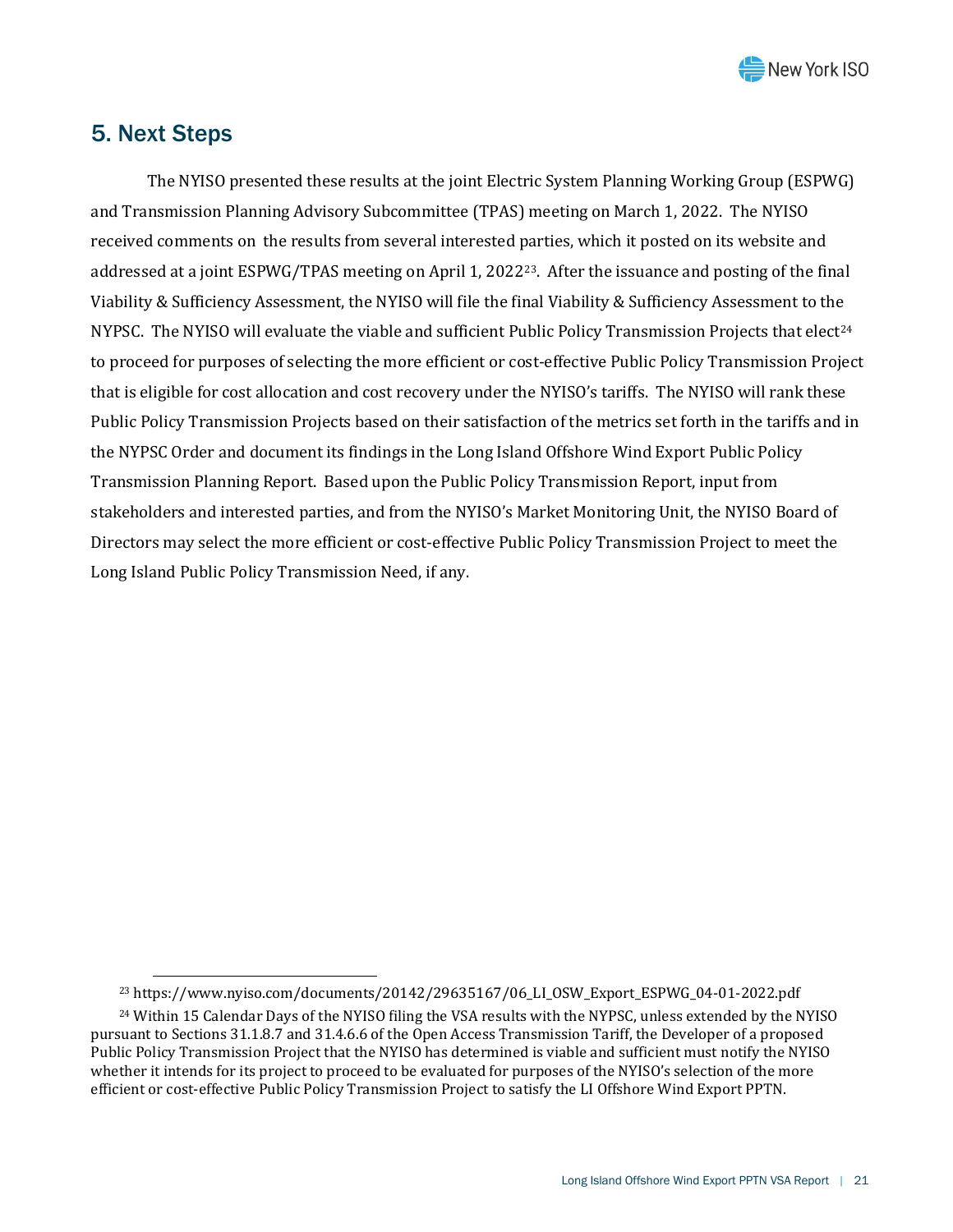

## <span id="page-21-0"></span>Appendix A. Sufficiency Criteria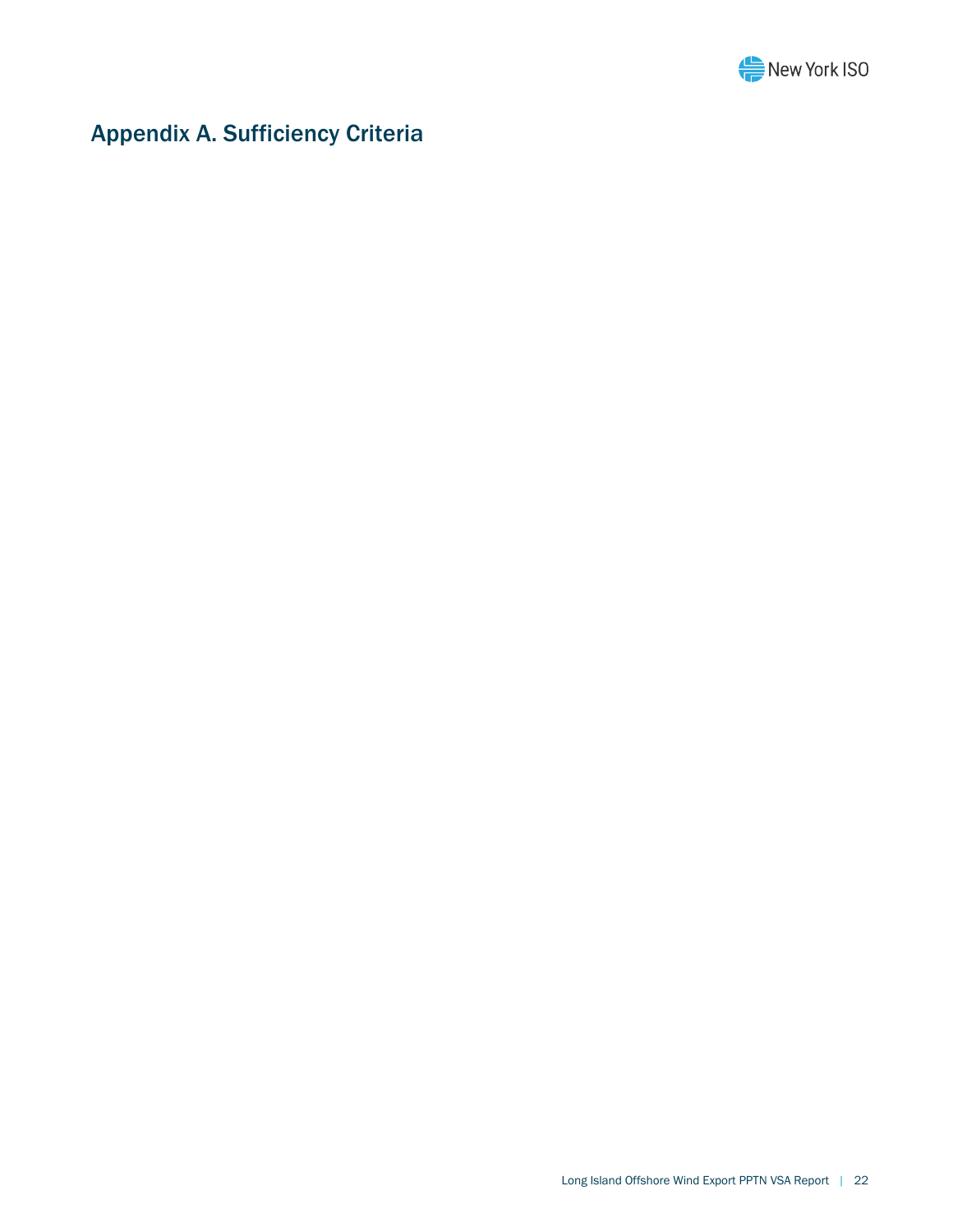## **Long Island Offshore Wind Export Public Policy Transmission Need**

Sufficiency Criteria and Additional Information

## **Sufficiency Criteria (Minimum Criteria)**

In order to address the Long Island Offshore Wind Export Public Policy Transmission Need (LI PPTN) as identified by the NYPSC, a sufficient Public Policy Transmission Project or Other Public Policy Project shall meet, at a minimum, the following criteria:

- Ensure full output of at least 3,000 MW of offshore wind connected to Long Island (Zone K) while maintaining reliability under all lines-in-service (N-0 and N-1) and prior-outage (N-1-1) conditions per North American Electric Reliability Corporation (NERC), Northeast Power Coordinating Council (NPCC) and New York State Reliability Council (NYSRC) transmission security criteria, and local Transmission Owner planning criteria. A sufficient project must resolve constraints on Bulk Electric System facilities that are significantly impacted by Long Island offshore wind under summer peak and light load conditions.
- Add at least one bulk transmission intertie cable connecting between Zone K and the rest of the New York Control Area.
- Additional transmission expansion or upgrades, as necessary, to facilitate the full output of at least 3,000 MW of Long Island offshore wind under summer peak and light load conditions.

## **Evaluation and Selection Criteria for the Public Policy Transmission Project**

For the purposes of evaluation and selection of the more efficient or cost effective Public Policy Transmission Project to address the LI PPTN, the following criteria will be applied:

- Per Section 31.4.8.1 of Attachment Y to the NYISO OATT, NYISO will consider the following criteria and metrics: capital cost estimate, voluntary cost cap, cost per MW ratio, expandability, operability, performance, production cost, property rights and routing, potential construction delays, and other metrics applicable to of the Public Policy Requirement to achieve the Climate Leadership and Community Protection Act (CLCPA) targets.
- The ability of a Public Policy Transmission Project to enable greater levels of offshore wind energy delivery from Long Island to the rest of New York will be valued in the evaluation process. Scenarios representing Long Island offshore wind in excess of 3,000 MW will be used to evaluate project performance with respect to the expandability and other metrics. The evaluation will include, among other potential scenarios, an "Alternate Scenario" which models 6,000 MW of offshore wind connected to New York City and 6,000 MW connected to Long Island.
- The following additional criteria was identified in the NYPSC Order:
	- $\circ$  The NYISO's analysis should ensure no transmission security violations, thermal, voltage or stability, would result under normal and emergency operating conditions.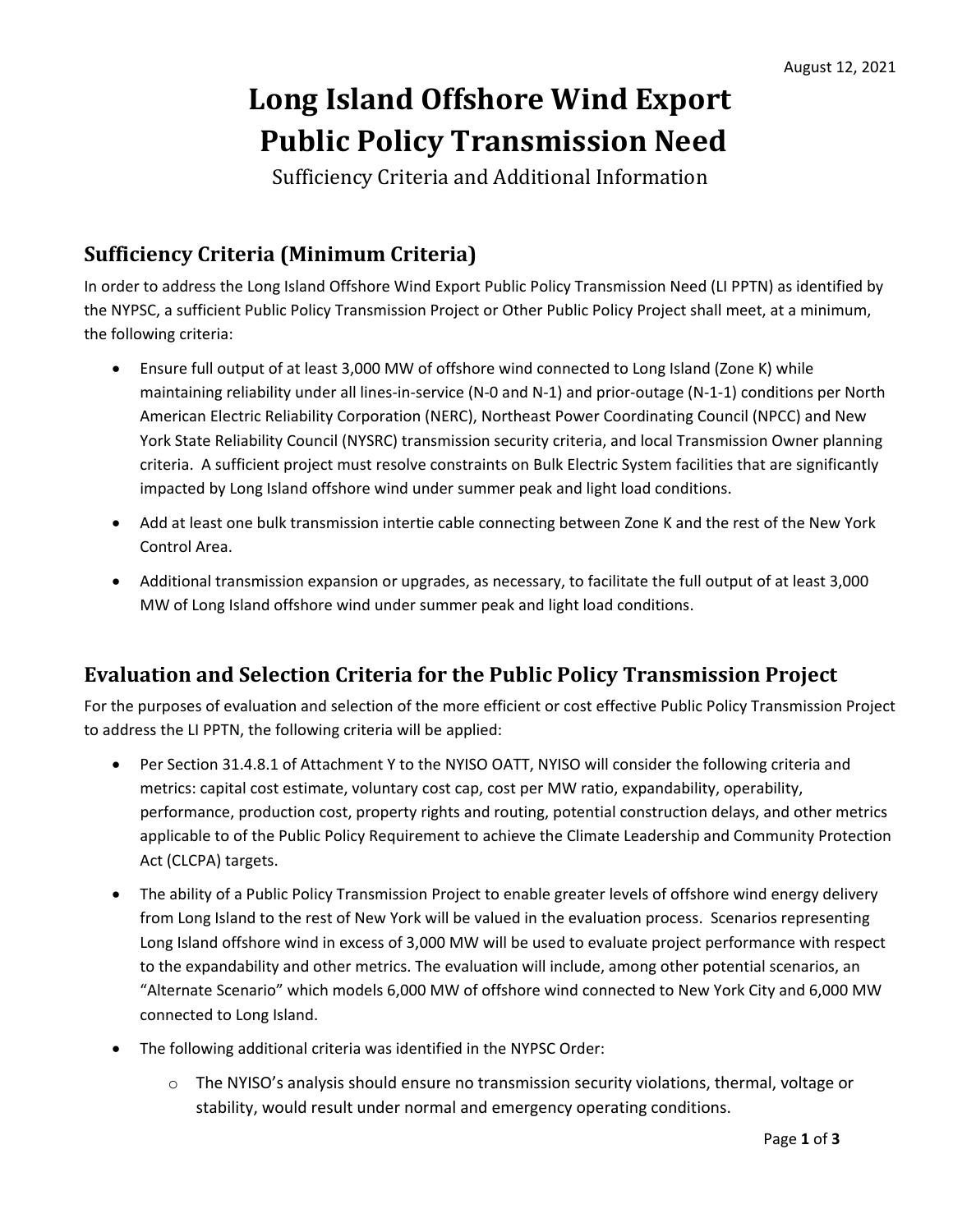- $\circ$  The analysis should also ensure the system would be maintained in a reliable manner.
- $\circ$  The NYISO shall also consider other metrics in its evaluation of this Public Policy Requirement, including: changes in production costs; Load-Based Marginal Prices; transmission losses; emissions; Installed Capacity costs; Transmission Congestion Contract revenues; transmission congestion; impacts on transfer limits; and, resource deliverability. $1$

### **PPTN-specific Project Information**

- For the purpose of determining Sufficiency, constraints do not need to be resolved for facilities that are:
	- o operated at a voltage below 100 kV;
	- o not significantly impacted by the injection of power from Long Island offshore wind projects; or
	- $\circ$  anticipated to be upgraded by offshore wind developers per NYSERDA's Offshore Wind Renewable Energy Credit Purchase and Sale Agreement's - specifically, the 138 kV circuits between Barrett and New Bridge Rd, and between Barrett and Valley Stream.
- Developers shall identify which Project components are new facilities, upgrades<sup>[2](#page-23-1)</sup>, or Network Upgrade Facilities<sup>[3](#page-23-2)</sup>, as described in the Public Policy Transmission Planning Process Manual Attachments B and C. NYISO will review the classification of Project components and, if necessary, ask the Developer for clarification or correction.

### **Baseline Study Cases**

The study cases used in the baseline analysis (Baseline Scenario) for the LI PPTN are based on the NYISO 2021 FERC 715 filing with the following major modifications:

- Offshore wind generation modeled at full output:
	- $\degree$  ~3,000 MW connected to Zone K (Long Island): 139 MW @ East Hampton 69 kV, 880 MW @ Holbrook 138 kV, 1,260 MW @ Barrett 138 kV, 800 MW @ Ruland Rd 138 kV
	- $\circ$  ~6,000 MW connected to Zone J (New York City): 816 MW @ Gowanus 345 kV, 1,230 MW @ Astoria 138 kV, 1,310 MW @ Farragut East 345 kV, 1,310 MW Farragut West 345 kV, and 1,310 MW West 49th St. 345 kV
- Load levels:
	- $\circ$  Zone K: 4,423 MW (including 499 MW behind-the-meter solar) in the Summer Peak case and 1,107 MW (including 1,108 MW behind-the-meter solar) in the Light Load case
	- o Zone J: 11,195 MW (including 290 MW behind-the-meter solar) in the Summer Peak case and 4,524 MW in the Light Load case (including 644 MW behind-the-meter solar)
- Imports:
	- o Summer Peak: Norwalk Northport = 0 MW, Cross Sound Cable = 0 MW, Neptune = 660 MW, Zone J Generic HVDC @ Rainey 345 kV = 1,310 MW

<span id="page-23-0"></span><sup>1</sup> PSC Order, at 24.

<span id="page-23-1"></span><sup>2</sup> OATT Attachment Y 31.6.4

<span id="page-23-2"></span><sup>3</sup> OATT Attachment P 22.1